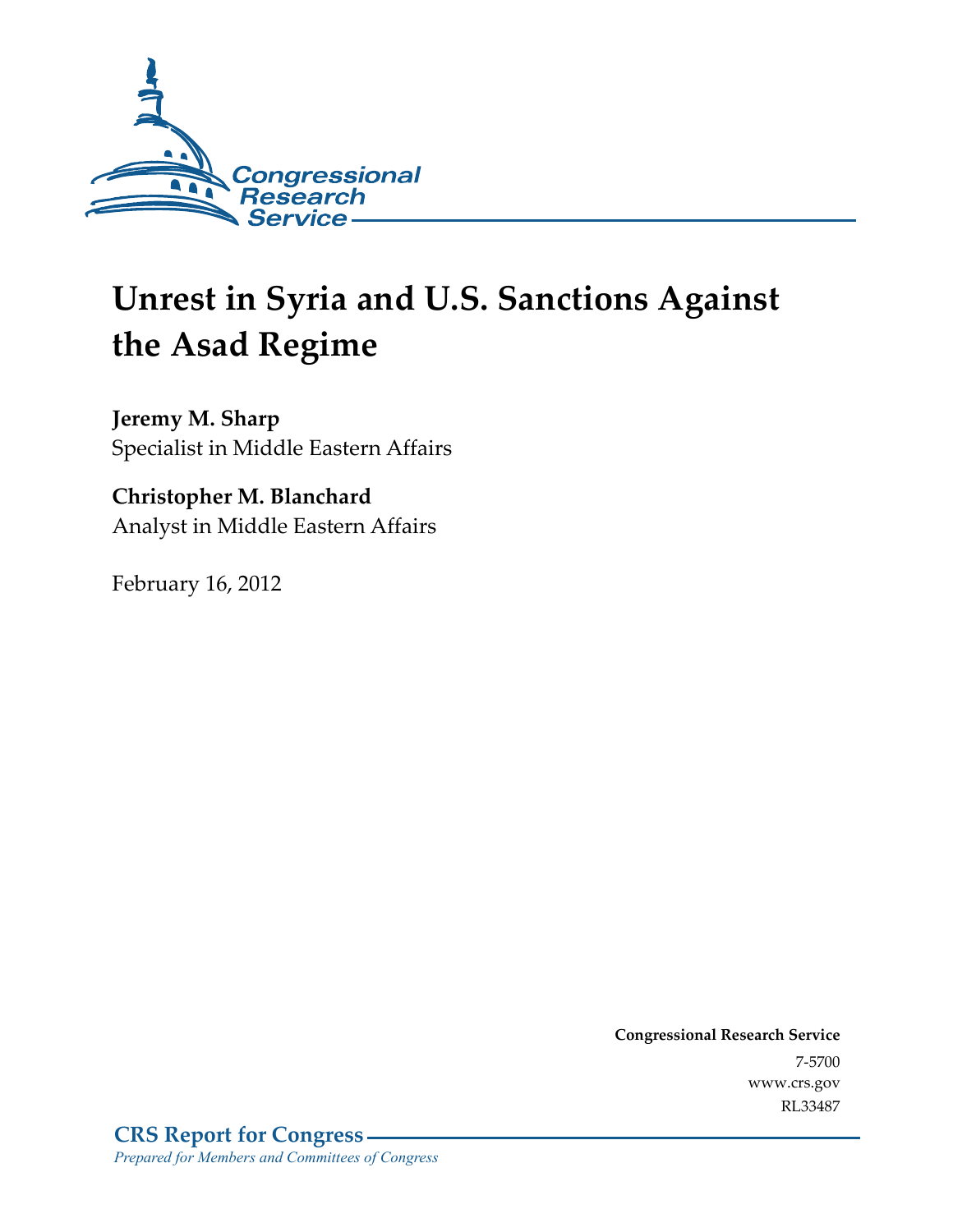## **Summary**

This report analyzes the current unrest in Syria and the U.S. response to the Syrian government's crackdown against demonstrators. It also provides background information on U.S. sanctions against the Asad regime and its supporters.

The confrontations and violence that swept through Syria in 2011 have escalated to the edge of civil war in early 2012. President Bashar al Asad and his family members refuse to leave power, despite internal demands and intense international pressure calling for political change and an end to violence against civilians. Instead, the regime has offered limited reforms and is meeting popular protests and armed opposition attacks with overwhelming force.

President Obama and his Administration have been calling for Asad's resignation since August 2011 and have been vocal advocates for United Nations Security Council action to facilitate his removal. However, with the council deadlocked and Russia and China showing no public willingness to endorse a military intervention in Syria, the Administration may be searching for new ways to accelerate Asad's departure.

Some Members of Congress and nongovernmental observers argue that the recent violence demonstrates the futility of expecting any substantive reform by Syrian authorities and suggests that U.S. policy should shift toward outright confrontation and embrace regime change as a policy goal. While the Administration has called for President Asad to step down, arguments in favor of regime change have been accompanied by wariness about what the implications of confrontation would be, and what the implications of regime change would be for regional security, particularly in light of the delicate sectarian balance in the Levant and a lack of established U.S. relationships with government and nongovernment actors in Syria. Other lawmakers have urged a gradual approach of increasing multilateral political condemnation and economic pressure against the Asad regime.

For now, the major question before concerned international actors is how to support Syria's opposition in a supportive manner that circumvents the United Nations Security Council veto of Russia and China, assuming both nations do not change their position on Syria. Even a recent Arab League-approved resolution continued to seek U.N. approval by calling on the Security Council to authorize a joint Arab-United Nations force to "supervise the execution of a ceasefire."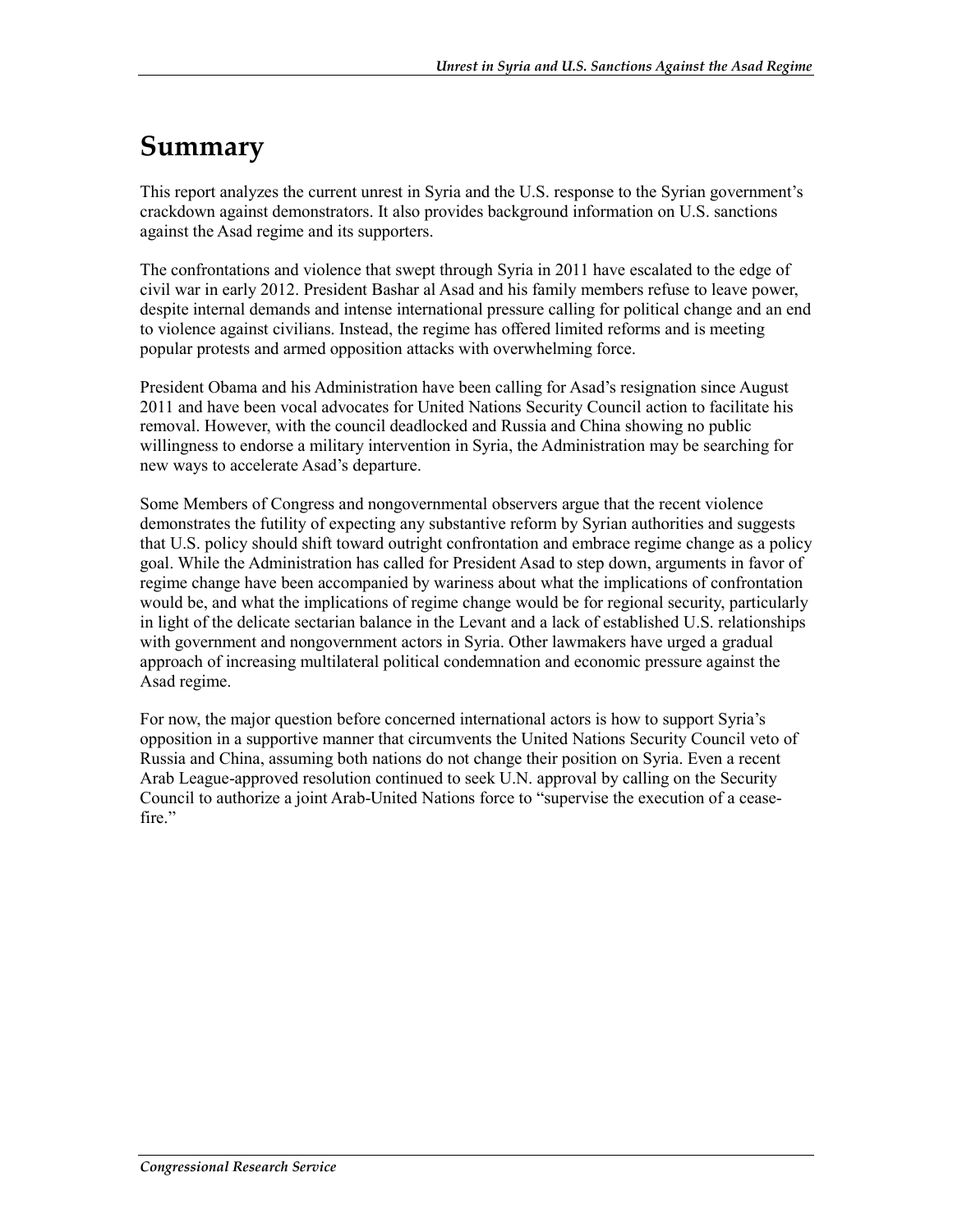## Contents

## Figures

|--|

## **Tables**

|--|

## Appendixes

|--|--|--|

### Contacts

|--|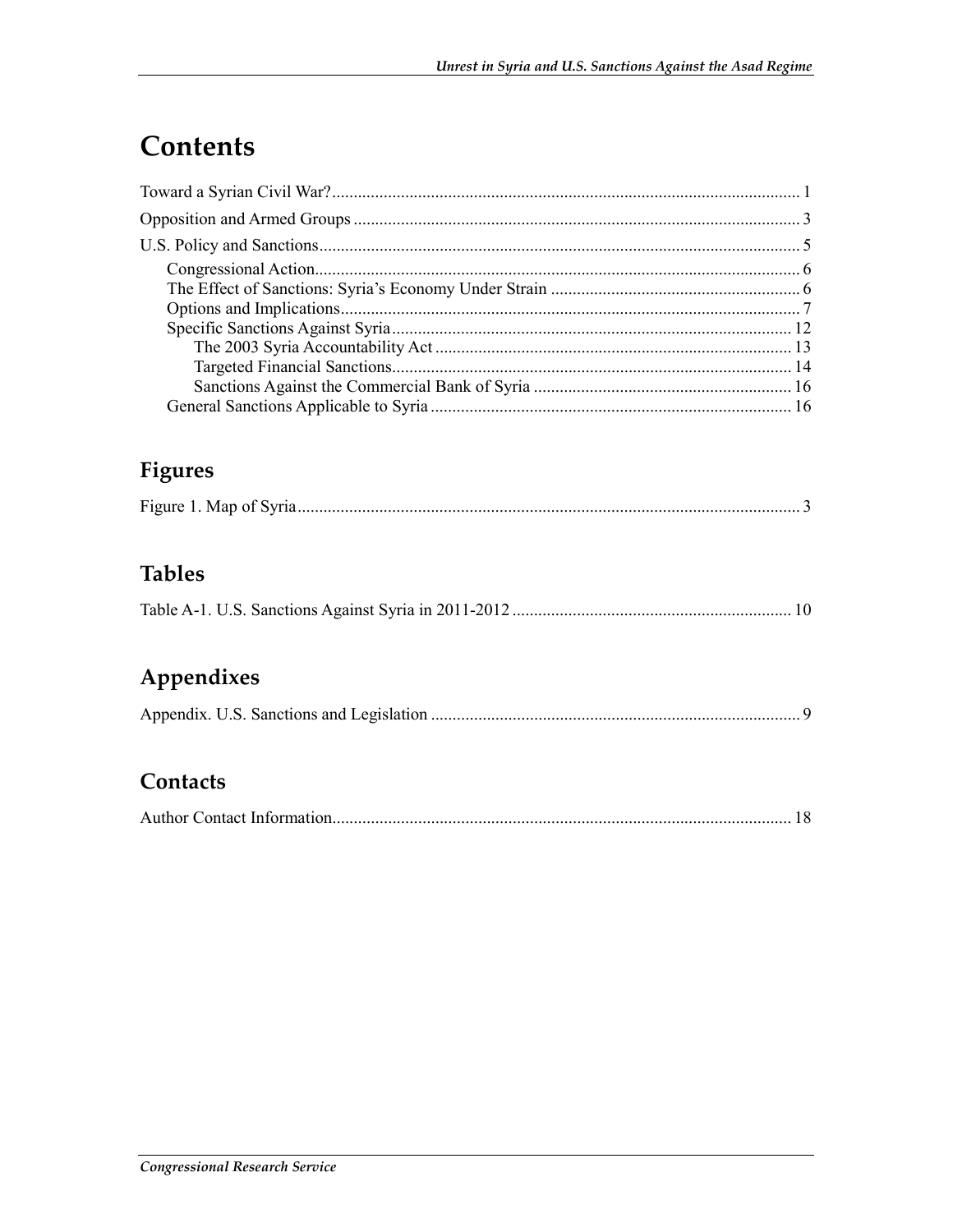## **Toward a Syrian Civil War?**

The confrontations and violence that swept through Syria in 2011 have escalated to the edge of civil war in early 2012. President Bashar al Asad and his family members refuse to leave power, despite internal demands and intense international pressure calling for political change and an end to violence against civilians. Instead, the regime has offered limited reforms and is meeting popular protests and armed opposition attacks with overwhelming force. Nonviolent resistance and protests continue, but their apparent futility has created frustration and anger within the opposition ranks. Press coverage and anecdotal reports suggest that thousands of mostly Sunni military soldiers (perhaps as many as 20,000 to 30,000) have defected or deserted rather than continue following orders to enforce the crackdown. Armed opposition fighters are becoming more lethal in their attacks on loyal state security forces and institutions, and some high-ranking officers are reported to have joined the opposition cause. The government accuses rebel fighters of bombings and assassinations targeting security infrastructure and personnel in and around the key cities of Damascus and Aleppo. As of mid-February, the number of defecting military personnel and armed opposition volunteers does not appear to have reached a decisive point, and fighting may continue to escalate toward a nationwide civil war.

As the Syrian conflict has intensified in early 2012, external actors have thus far failed in their attempts to end the bloodshed. An Arab League-sponsored monitoring mission inside Syria and transition plan put before the United Nations Security Council have both been obstructed by the Syrian government and opposed by permanent Security Council members Russia and China.<sup>1</sup> In early February, Russia and China vetoed a draft Security Council resolution that would have adopted an Arab League transition plan that calls for a transfer of power to Syria's vice president, followed by the establishment of a unity government and early elections. Prior to the vote, other Security Council members reportedly had agreed to remove punitive measures such as multilateral sanctions from the proposed resolution to sway Russia.<sup>2</sup> The measure ultimately failed, leaving members of the international community that are opposed to the Asad regime and seeking to provide assistance to the Syrian people without a U.N.-mandate for collective action.

In the meantime, the Syrian government appears to sense that it has a free hand to crush dissent: the military has unleashed a torrent of attacks against centers of opposition, most recently in Homs where the armed forces have shelled neighborhoods. Government forces also continue to besiege areas of Idlib, the east Damascus suburbs, and Homs. Reports suggest the government has deployed snipers, cut off water and electricity to civilian areas, and used heavy weapons such as tanks and artillery to bombard residential areas. In January 2012, the United Nations estimated that over 5,400 Syrians have been killed since the unrest began in March 2011. The actual figure

 $\overline{a}$ 

<sup>&</sup>lt;sup>1</sup> On December 26, 2011, 165 Arab League monitors arrived in Syria to verify Syria's compliance with an Arab peace plan. Killings continued. Syria opposition activists argued that the monitoring plan gave the regime cover. Monitors began to quit, and the Arab League suspended its mission and then formally ended it by mid-February.

<sup>&</sup>lt;sup>2</sup> Russia did not veto the U.N. Resolutions that authorized military intervention in Libya, but its leaders have criticized what they feel was U.S. and European pursuit of a tacit policy of regime change under the guise of humanitarian intervention. Russia values Syrian support for Russia's only naval base in the Mediterranean region at the Syrian coastal town of Tartus. Russian arms sales to Syria are a strategic and lucrative component of the long-time partnership between Moscow and Damascus, which date to the Soviet era. From a diplomatic perspective, Russian leaders also may be reluctant to be seen as abandoning a close ally by supporting international intervention.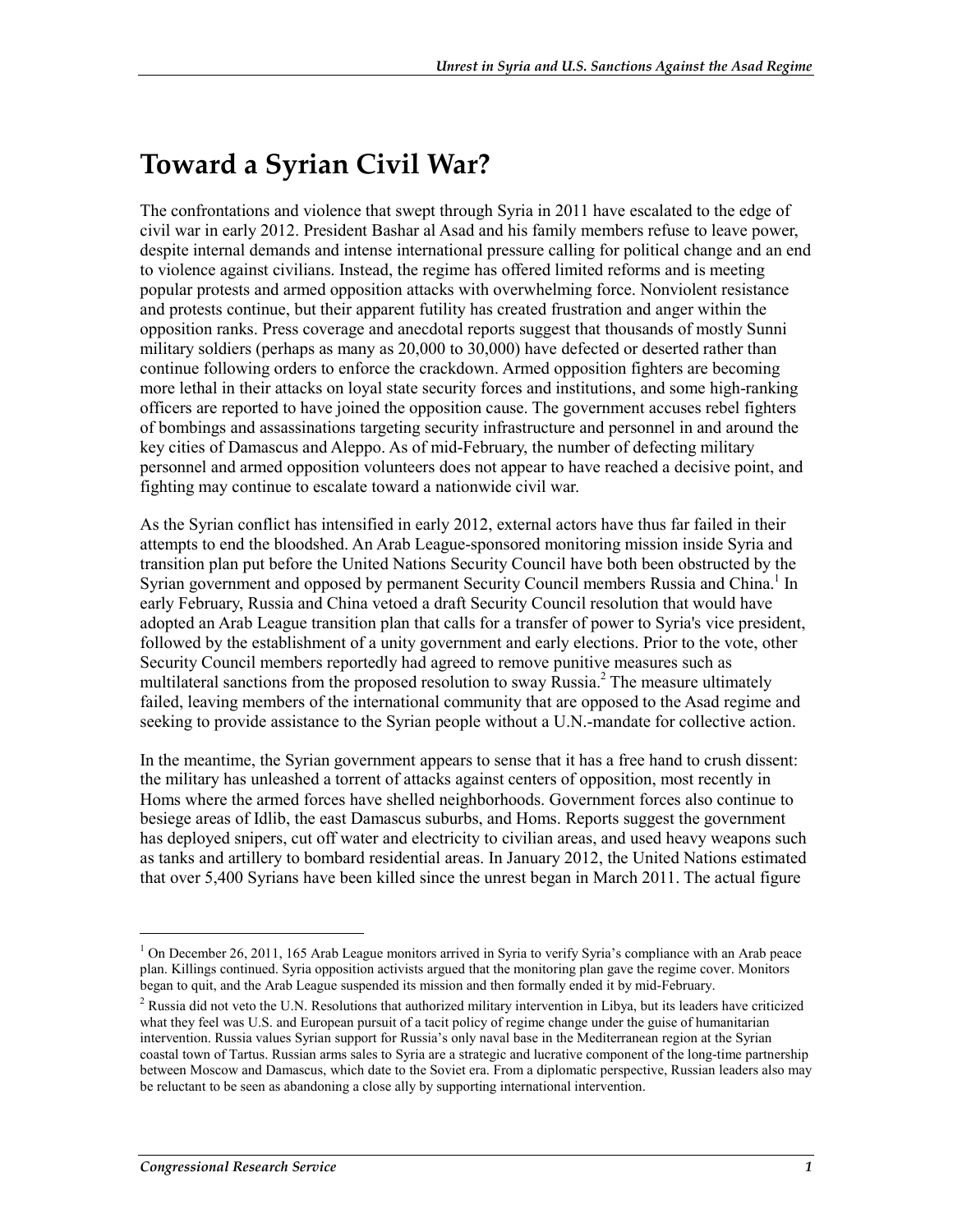is probably much higher, and U.N. High Commissioner for Human Rights Navi Pillay has urged intervention while warning that a humanitarian crisis may be imminent.

The Asad family and the Alawite elite that supports it appear unwilling to peacefully abdicate power and may choose to fight on as long as their command of the military and intelligence apparatus allows. Defections continue among mostly Sunni Muslim soldiers and officers. The minority Alawite community has shown few signs of public discord, although some of its members have joined the opposition<sup>3</sup> and others may feel caught between the regime's demands for loyalty and their fears of the consequences of that loyalty in the event of regime change or civil war. Many foreign observers are debating the logic of Alawite loyalty in this context. Some analysts suggest that fear of the military-intelligence apparatus has kept the Alawite community politically quiet if not loyal, while others posit that the growing sectarian nature of the conflict only reinforces confessional loyalties. The Asad family maintains command of the military and intelligence apparatus, although defections continue among mostly Sunni soldiers and officers.

With Russia and China having effectively blocked United Nations involvement, there is concern that, left with no choice, foreign nations, either working together or unilaterally, will intervene (either directly or indirectly) in Syria's civil war. To some extent, this may already be occurring. Russia has opposed calls for an international arms embargo and may have sent arms shipments to Syrian security forces.<sup>4</sup> Syria's other main ally, Iran, has reportedly sent military advisors,<sup>5</sup> cash, and weapons to Syria to aid in the government's crackdown. It also has assisted Syria in circumventing sanctions by selling its oil abroad.<sup>6</sup> At present, Lebanon's Hezbollah has stated its support for the Asad government and has warned that third-party intervention in Syria's crisis could lead to regional conflagration, widely interpreted as a threat to Israel and regional peace. The Emir of Qatar has called for Arab troops to be dispatched to Syria as part of a peacekeeping force and, on February 12, the Arab League asked the United Nations Security Council to send a peacekeeping mission to Syria. Al Qaeda leader Ayman al Zawahri and other violent extremists have called on Muslims to support the uprising.

U.S. concerns about regional security and state-sponsored terrorism are directly implicated by the potential for inconclusive unrest or drastic political change in Syria. The potential spillover effects of continued or more intense violence raise unique questions with regard to Turkey, Lebanon, Jordan, Iraq, and Israel. Refugee flows, sectarian conflict, or transnational violence by non-state actors are among the contingencies that policy makers are considering in relation to these countries. A host of concerns could emerge if developments create opportunities for other violent Islamist groups to operate in Syria. The security of Syrian conventional and chemical weapons stockpiles has already become a regional security concern, which would grow if civil war or a security vacuum emerge. Many observers worry that an escalation in fighting or swift regime change could generate new pressures on minority groups or lead to wider civil conflict.

<sup>&</sup>lt;sup>3</sup> In January 2012, a group of Alawite intellectuals issued a statement urging "Alawite Syrians, religious and ethic minorities afraid of the consequences of a possible fall of the regime, to participate in efforts to overturn the oppressive government and participate in the construction of a new Syrian republic based on the rule of law and citizenship." See, "Alawite intellectuals reject sectarianism in Syria," *Agence France Presse*, January 19, 2012.

<sup>4</sup> See, "Russia/Syria politics: Supporting Syria," *Economist Intelligence Unit* – ViewsWire, February 9, 2012.

 $<sup>5</sup>$  In December 2011, the FSA captured five Iranians who the Iranian government claimed were engineers. The</sup> detainees later admitted they were military advisers sent to Syria to assist in the crackdown. See, U.S. government Open Source Center (OSC), "Syria: YouTube Video Purportedly Shows Captured Iranian IRGC Members," YouTube in Arabic, January 26, 2012, Document ID# GMP20120126835007.

<sup>&</sup>lt;sup>6</sup> "New Bid To Stifle Iran Aid To Syria," *Wall Street Journal*, January 19, 2012.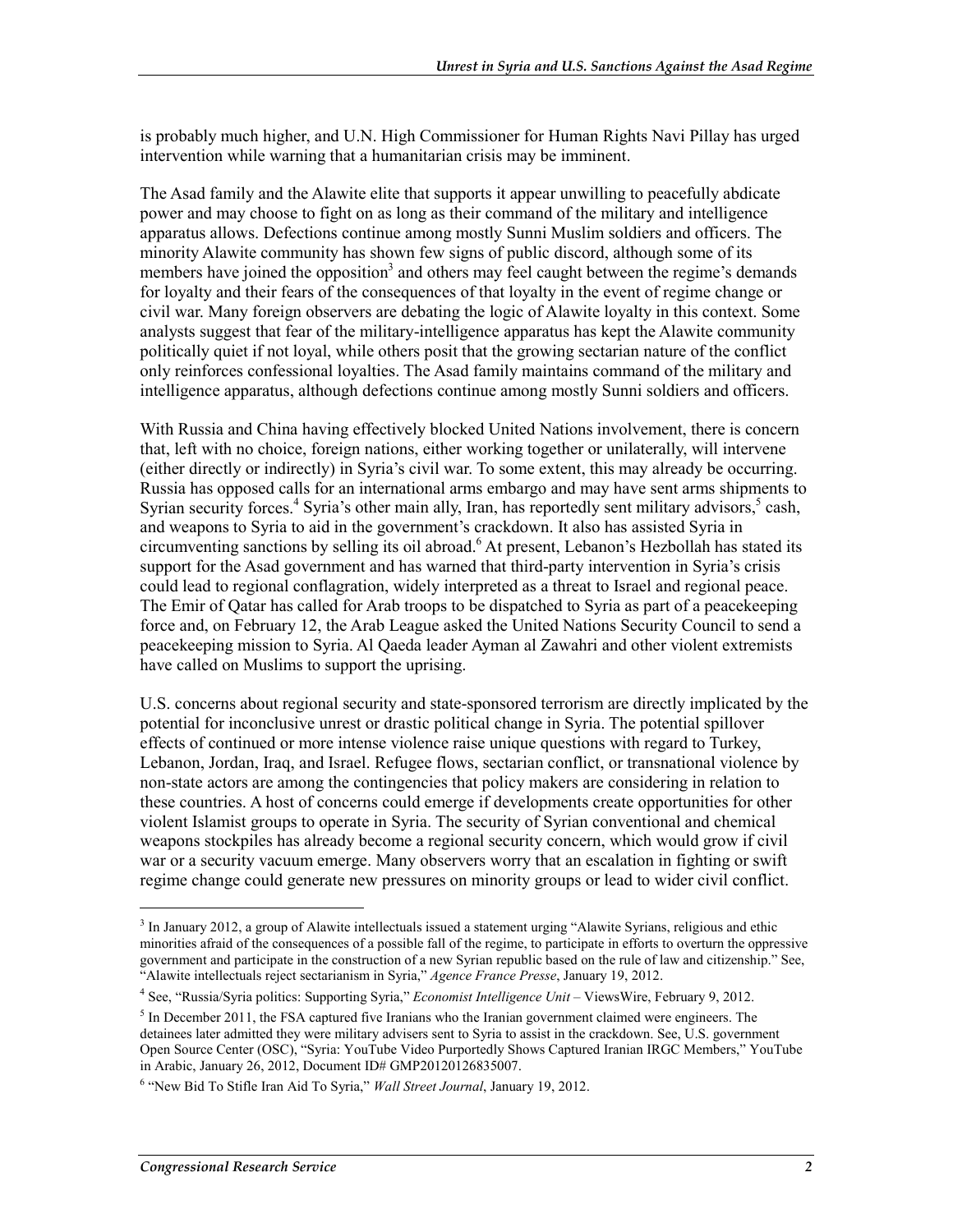

**Figure 1. Map of Syria** 

**Source:** CRS Graphics.

## **Opposition and Armed Groups**

Syrian opposition groups have grown more organized as the uprising has unfolded, but remain divided over strategy, tactics, coordination, and leadership. During the protest stage of the uprising, Local Coordinating Councils active in many areas created an informal network linking activists around the country. As the unrest has moved toward greater violence and confrontation, the focus of attention has shifted to armed opposition activists operating as part of the Free Syrian Army. Two opposition coalition groups, one based in Syria and the other based in neighboring Turkey, continue to compete for political leadership. Overall, the opposition movement remains loosely coordinated, with agreements for cooperation existing amid periodic discord.

• The **Free Syrian Army (FSA)** consists of dissident military personnel and officers who have defected and are targeting government security forces in armed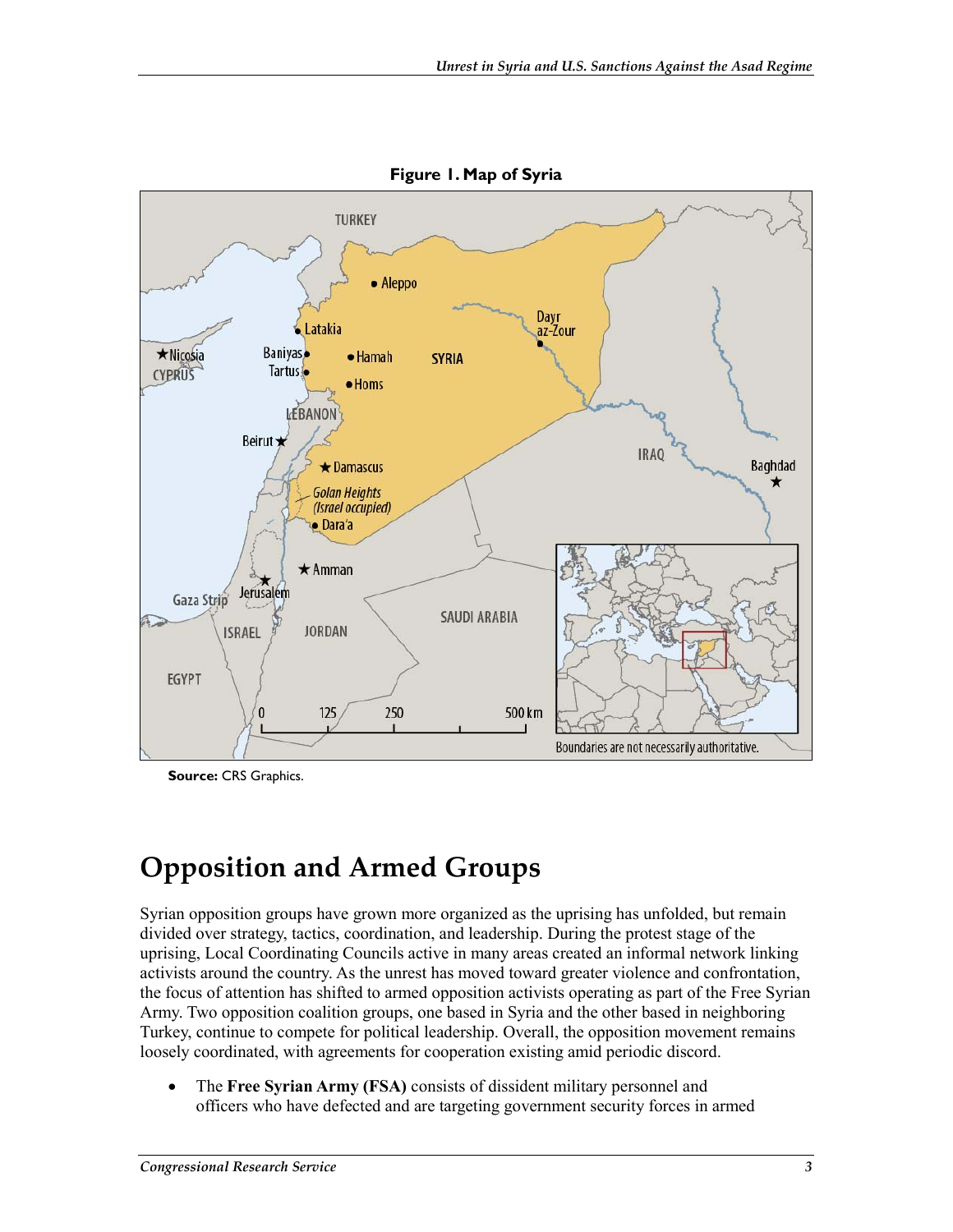attacks. FSA forces are rumored to number in the low hundreds with possibly thousands of loosely affiliated supporters. Precise and verifiable estimates are not available. Public accounts further suggest that thousands of Syrian military and security personnel have deserted or otherwise defected to non-FSA activities during the uprising as forces have been increasingly stretched geographically and logistically and as individuals have rejected orders to crack down on civilian protestors. In spite of a November 2011 coordination agreement with the Syrian National Council (see below), the FSA and its activities have remained the subject of controversy. In early 2012, the FSA announced that it would escalate its activities in response to continued regime violence. Some opposition activists opposed the move and argued that an increased use of force could spark a broad civil war. On February 10, FSA Commander Colonel Riyadh al Asad said that the FSA "must attack all the regime's military and security centers that are used for attacking the Syrian people and repressing them." Media reports and video footage posted by FSA members depict widespread, direct combat between FSA/FSA-affiliated forces and Syrian security forces. Sub-units active in combat include the Hamzah Bin Abdelmuttalib Brigade, the Dhi al Nurayn Brigade, and the Al Faruq Brigade. The FSA's deputy commander is Colonel Malik al Kurdi.

- The **Syrian National Council (SNC)** was formally organized in Turkey in October 2011 and brings together a range of external activists, along with representatives of the Damascus Declaration Forces for National and Democratic Change, the Syrian Muslim Brotherhood, and the Syrian Revolution General Commission (SRGC). The National Council distinguished itself in late 2011 by calling for "immediate protection for civilians," in contrast to some of its domestic counterparts who defined themselves in part by their opposition to any external intervention. The Council rejected the Arab League agreement with the Syrian government on November 2 (see below), and called on the Arab League "to freeze Syria's membership, ensure the protection of civilians and recognize the SNC as the representative of the Syrian revolution." Prominent leaders of the SNC include Council chairman Burhan Ghalyun, a France-based Syrian academic, and Muhammad Riyad al Shaqfah, the Controller General of the Syrian Muslim Brotherhood.
- The **National Coordination Commission of the Forces of Democratic Change (NCC)** is a Syria-based alliance of leftist groups, Kurdish activists, and individuals associated with the 2005 Damascus Declaration on political reform. The NCC has criticized calls for any civilian protection measures that might invite external military intervention and had left open the prospect of dialogue with the Syrian government, predicated on an end to the use of force against civilians. Prominent leaders of the NCC include general coordinator Hassan Abd al Azim and long-time domestic opposition activists such as Michel Kilo. The NCC has been critical of FSA activities and has argued in favor of preserving the unity of the national military.

The use of force by Syrian opposition groups raises fundamental questions about the nature and future of the Syrian uprising. It also is complicating internal opposition debates over strategy and tactics. Some groups view force as a necessary and appropriate response to the violently repressive tactics being used by government personnel. Others argue that the use of force opens the opposition to criticism, undercuts its international legitimacy, and could increase fear among "fence sitting" supporters of the government about the likelihood of violent chaos in the wake of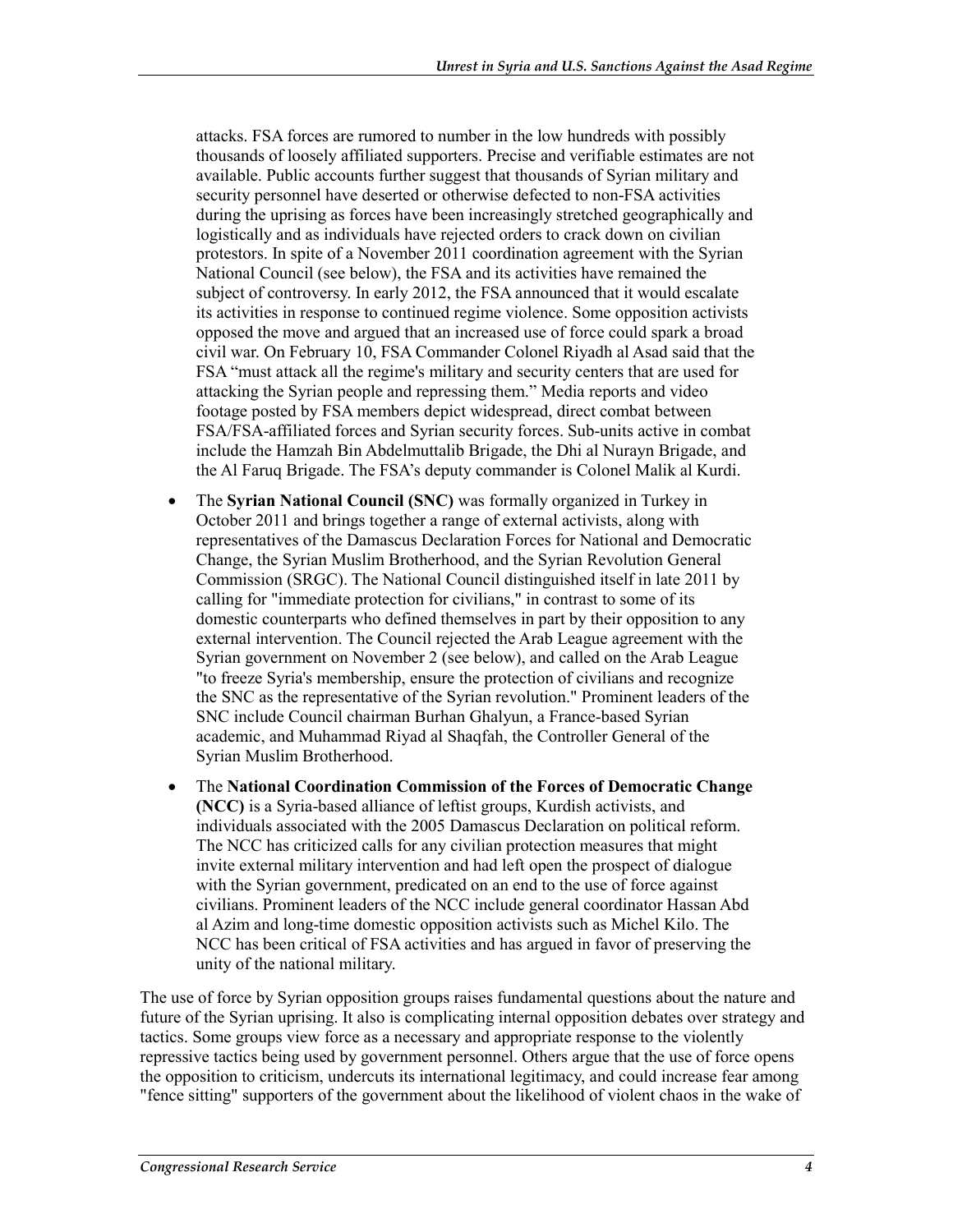regime change. The debate over the use of force is an extension of the broader political debate that earlier divided the leading opposition groups over the possibility of dialogue with the Asad government. Those who view the government as disingenuous in its offers of reform and dialogue may be more likely to support or acquiesce to the use of force as the political confrontation continues. The Syrian government has condemned the use of force against state security personnel and attributes the growing number of attacks on military and police forces to "terrorists" and armed Islamists. Opposition activists have accused the Syrian authorities of staging several prominent bomb attacks in urban areas as a means of discrediting the opposition.

## **U.S. Policy and Sanctions**

President Obama and his Administration have been calling for Asad's resignation since August 2011 and have been vocal advocates for United Nations Security Council action to facilitate his removal. However, with the council deadlocked and Russia and China showing no public willingness to endorse a military intervention in Syria, the Administration may be searching for new ways to accelerate Asad's departure. U.S. diplomats are reportedly working to organize a "Friends of Syria" international conference in order to increase diplomatic pressure both on the regime and its foreign backers.

There has been no public indication that the Administration is planning to become militarily involved in the conflict there, either directly or indirectly. When asked if the Administration would consider arming the Syrian opposition, U.S. State Department spokeswoman Victoria Nuland said that "We never take anything off the table. The President does (or) doesn't. However, as the president himself made absolutely clear and as the secretary has continued to say, we don't think more arms into Syria is the answer."7

Many experts assert that direct military involvement that does not involve ground troops would be extremely difficult given the nature of the conflict. Syria's civil war is being fought mostly in urban environments amidst the civilian population making the use of air power to strike at regime units more difficult. According to one unnamed high level U.S. official, "What frustrates . . . us is that there are no silver bullets here....There are no good options."<sup>8</sup>

The United States has closed its embassy in Damascus. On February 6, the State Department suspended operations there and Ambassador Robert Ford left the country. Ambassador Ford wrote after his departure that "I left Damascus with immense sadness and regret—I wish our departure had not been necessary, but our Embassy, along with several other diplomatic missions in the area, was not sufficiently protected, given the new security concerns in the capital. $\mathfrak{g}^9$ 

The Administration has continued to expand U.S. sanctions on Syria while advocating further multilateral sanctions. **Table A-1** in the Appendix summarizes U.S. sanctions activity since the start of the Syria uprising in March 2011.

<sup>&</sup>lt;sup>7</sup> Daily Press Briefing - February 7, 2012, State Department Press Releases And Documents.

<sup>8</sup> "U.S. sees few good options in Syria," *Washington Post*, February 11, 2012.

<sup>9</sup> "US envoy posts satellite image as proof of Syria violence," *Reuters*, February 10, 2012.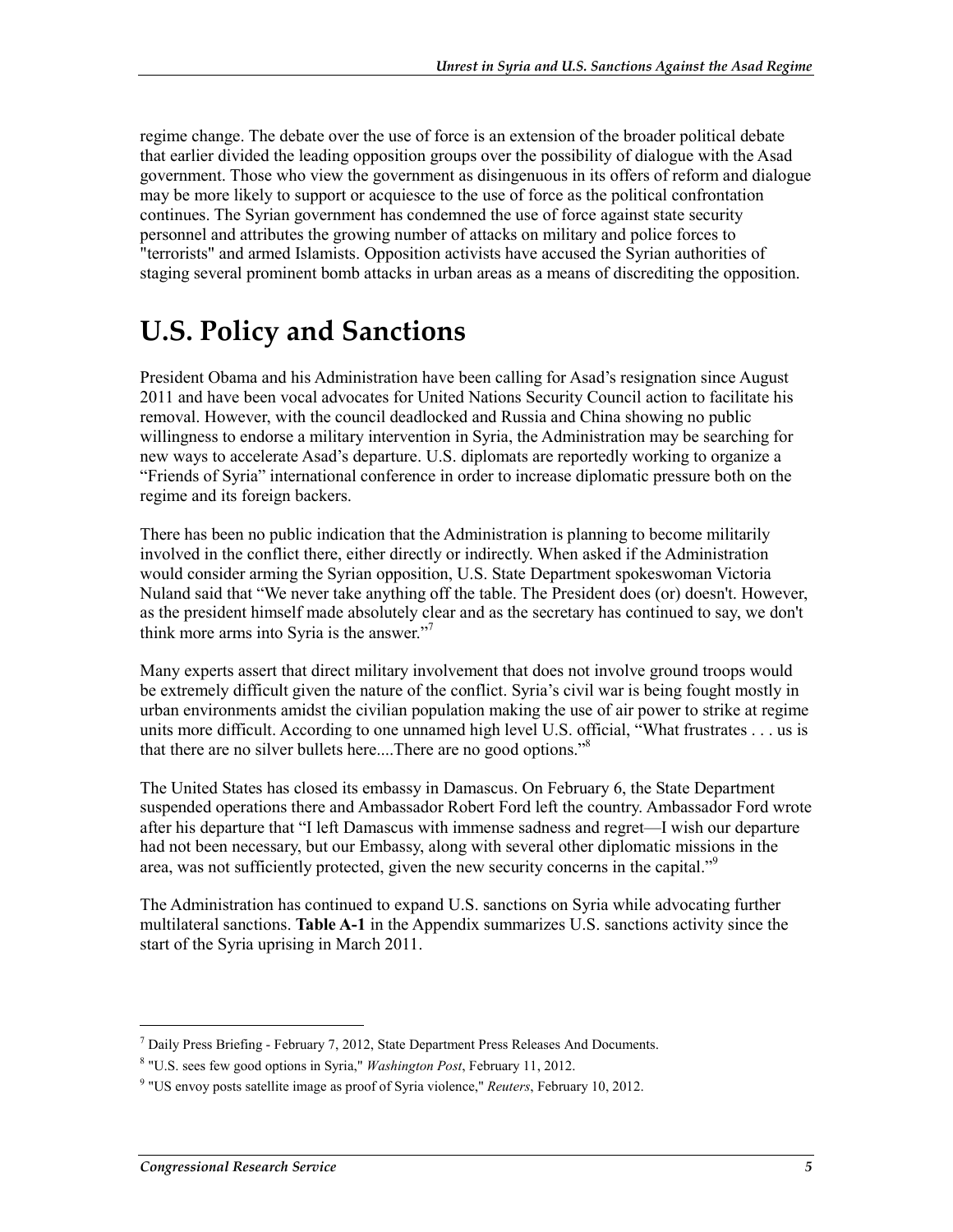## **Congressional Action**

The Syrian government's use of lethal force in response to political demonstrations has refocused attention on the basic tenets of U.S. policy toward Syria. Some Members of Congress and nongovernmental observers argue that the recent violence demonstrates the futility of expecting any substantive reform by Syrian authorities and suggests that U.S. policy should shift toward outright confrontation and embrace regime change as a policy goal. While the Administration has called for President Asad to step down, arguments in favor of regime change have been accompanied by wariness about what the implications of confrontation would be, and what the implications of regime change would be for regional security, particularly in light of the delicate sectarian balance in the Levant and a lack of established U.S. relationships with government and nongovernment actors in Syria. Other lawmakers have urged a gradual approach of increasing multilateral political condemnation and economic pressure against the Asad regime. The second table in the **Appendix** summarizes legislation introduced in the 112<sup>th</sup> Congress that seeks to address the unrest and conflict in Syria.

## **The Effect of Sanctions: Syria's Economy Under Strain**

Reports indicate that the Syrian economy and national budget are suffering due to a steep drop in oil exports resulting from sanctions, almost a year of domestic unrest and the loss of international tourism revenues, and new social and military spending aimed at quelling public anger. Estimates vary on the degree of contraction in 2011, ranging between 5 to as high as 15 percent.<sup>10</sup> Urban areas are now experiencing daily power outages, inflation is rising, and the value of the Syrian pound has plummeted on the black market, forcing the government to spend resources propping it up.

With the loss of European markets due to an oil export ban, Western countries have denied Syria a major source of revenue and hard currency (25%-30% of total government revenue or \$4 billion a year). According to Syrian Oil Minister Sufian Alao, Western sanctions on Syrian oil exports have cost the country \$2 billion since September 2011.

Before sanctions, the main buyers of approximately 150,000 barrels per day (bpd) of exported Syrian oil were Italy, Germany, France, the Netherlands, Austria, Spain and Turkey. Syria produces about 380,000 bpd total. Foreign oil companies which have suspended operations in Syria include: Tatneft (Russia), Royal Dutch/Shell Group, Total (France), Gulfsands (UK), Suncor (Canada), and INA (Croatia). The operating status of two Chinese companies with investments in Syria, CNPC and Sinopec is unknown.<sup>11</sup> Western countries also have banned new investment in Syria's oil and gas sector. Sanctions also are having an impact on other aspects of Syria's energy sector, including financing and shipping. According to one oil products trader based in the Middle East, "I don't do Syria anymore. Sanctions appeared tougher, so I gave up.... The problem is getting a bank to finance it and a ship owner to go there."<sup>12</sup>

Since new sanctions were enacted, many analysts have speculated about whether new investors and foreign markets would arise for Syrian oil exports, albeit at lower prices due to sanctions and

<sup>10 &</sup>quot;Cracks Widen in Syrian Economy," *IPS*, January 24, 2012.

<sup>11 &</sup>quot;Syria: Voting with their feet," *Economist Intelligence Unit* - Business Middle East, January 16, 2012.

<sup>&</sup>lt;sup>12</sup> "Syria Cancels Fuel Export Tender, Sanctions Deter," Reuters, November 3, 2011.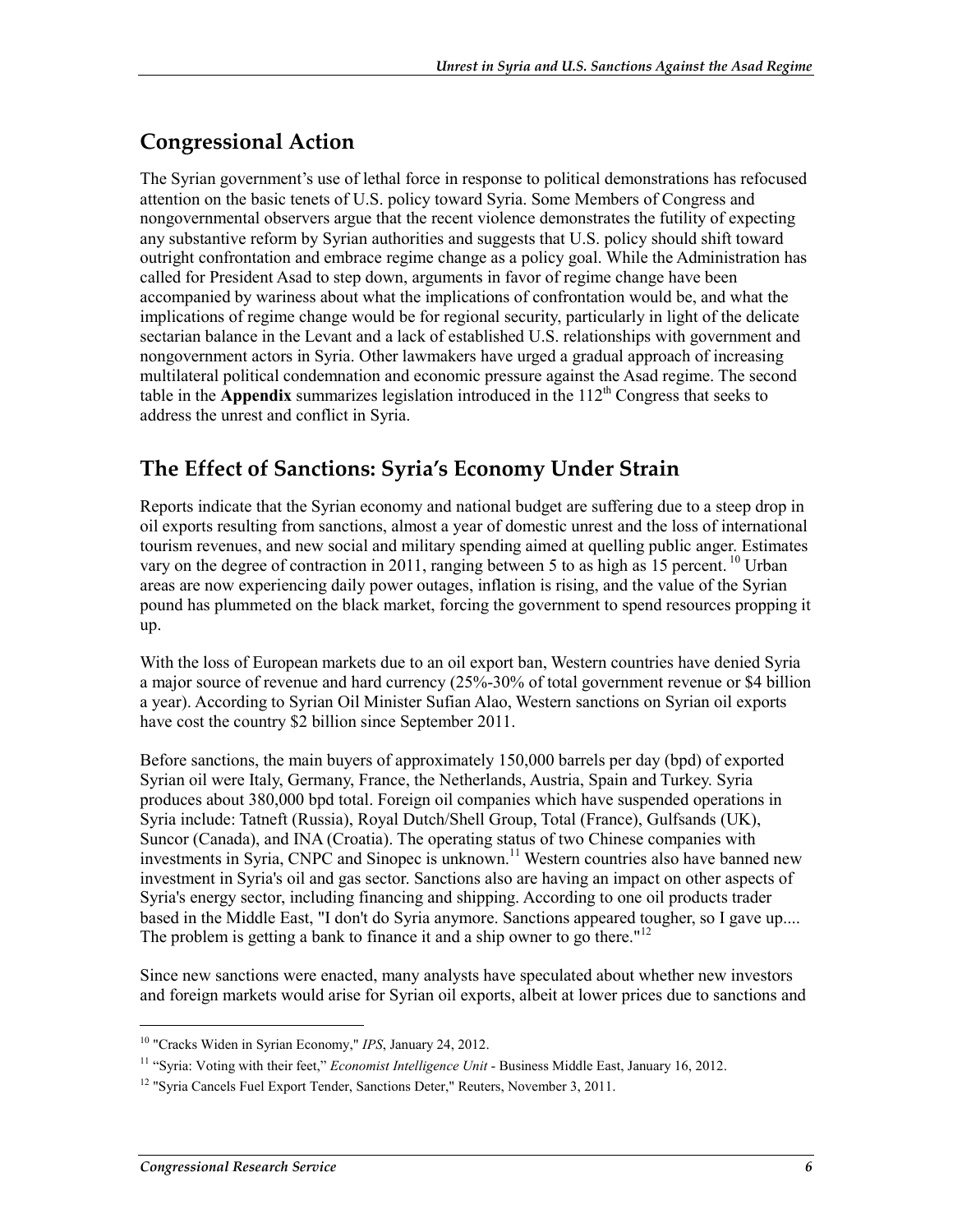increased shipping costs. Some experts believe that both India and China are in a position to refine the heavy crude that Syria exports, and some reports suggest that India's ONGC is considering importing oil it currently produces in Syria to India, instead of shutting down its field operations.13 According to one energy expert, "There is almost certainly someone who will buy it.... In the past there have been trading companies that would launder oil for Iraq or Iran, for example. Some countries will buy gasoline from Caribbean refiners without knowing the origin of the oil.<sup>"14</sup> However, others assert that some Asian buyers would find the prospect of purchasing Syrian oil too risky. According to one report, "As far as Chinese and the Indians are concerned, they could of course try to buy some volumes. But the economics don't make any sense for them and volumes are too small to take the risks.<sup> $15$ </sup>

## **Options and Implications**

The mounting civilian death toll in Syria has continued to garner calls for international intervention in the conflict. However, at this time, there continues to be no strong consensus on whether the international community should or could aid the Syrian opposition in removing the Asad regime from power. Various experts have offered several military options, including: deploying ground troops, employing air power, sending international peacekeepers to Syria, establishing No-Fly-Zones, creating buffer zones or safe havens inside Syria, providing logistical support to rebels such as satellite imagery, and training and equipping rebel soldiers.

However, Syrians themselves, even those who may be in favor of some degree of international intervention, may be divided over the extent of any international mission. Furthermore, no Western military power has publicly indicated its desire to intervene militarily inside Syria. NATO Secretary General Anders Fogh Rasmussen said in late 2011 that NATO has "no intention whatsoever to intervene in Syria." Many experts have asserted that "Syria is not Libya," referring to the different terrain, the nature of the conflict there, the lack of physical protection for opposition forces, and the general volatile regional environment.

For now, the major question before concerned international actors is how to support Syria's opposition in a supportive manner that circumvents the United Nations Security Council veto of Russia and China, assuming both nations do not change their position on Syria. Even a recent Arab League-approved resolution continued to seek U.N. approval by calling on the Security Council to authorize a joint Arab-United Nations force to "supervise the execution of a ceasefire."

Diplomatic options may hold symbolic significance, but are not expected to change military circumstances on the ground. Observers have suggested that interested parties form an international contact group to coordinate action on Syria or that willing nations begin to recognize the Syrian opposition as the legitimate government by appointing special diplomatic representatives to groups such as the Syrian National Council or the Free Syrian Army.

U.S. policy toward Syria since the 1980s has ranged from confrontation and containment to cautious engagement, as successive Congresses and Administrations have sought to end Syria's

<sup>&</sup>lt;sup>13</sup> "Syrian Oil Exports Paralysed as Sanctions Bite," Reuters, September 22, 2011.

<sup>14 &</sup>quot;Syria looking for buyers after West rejects its oil," *International Herald Tribune*, September 29, 2011.

<sup>&</sup>lt;sup>15</sup> Reuters, September 22, 2011, op.cit.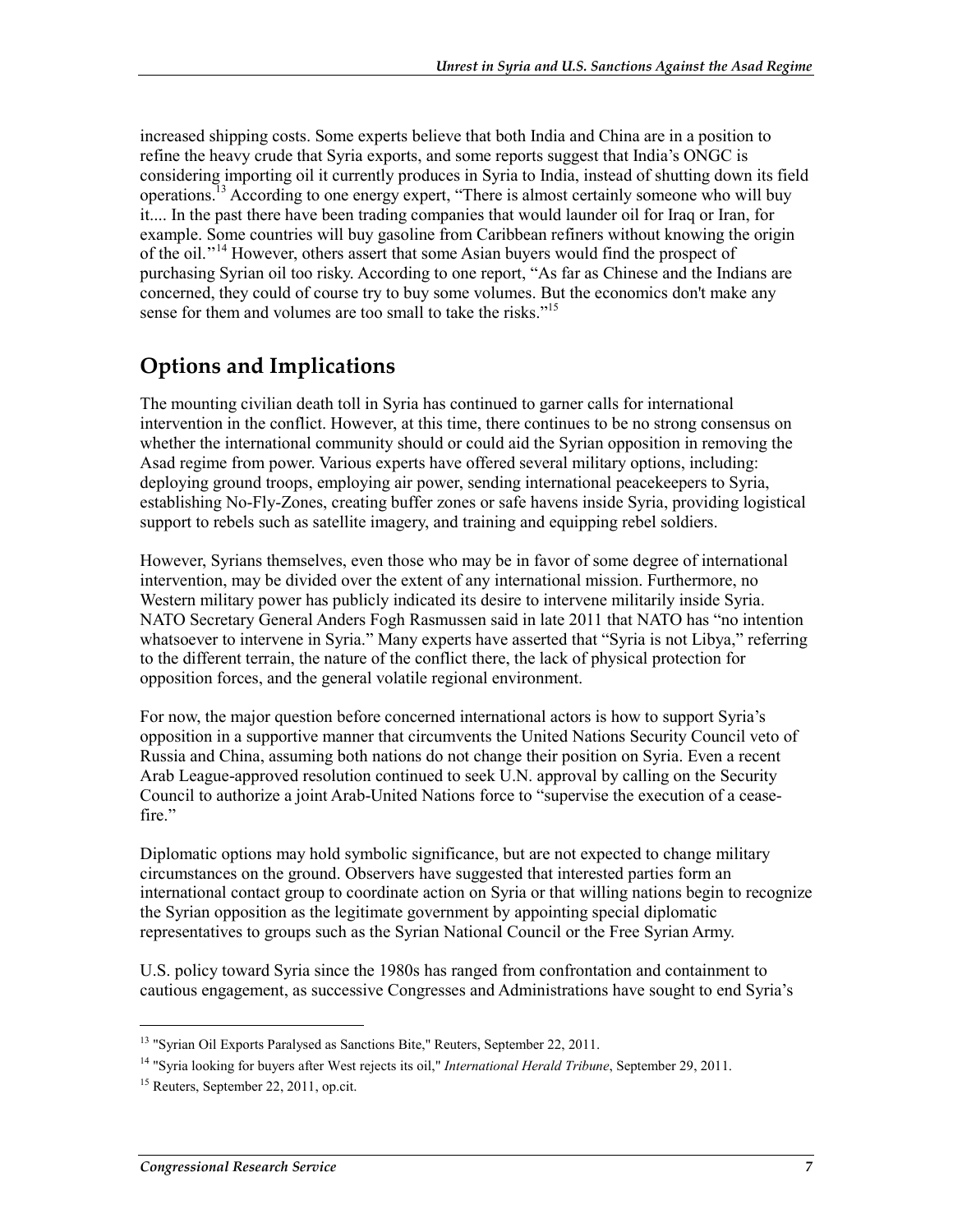support for terrorism, encourage regional peace talks, and prevent proliferation of missiles and weapons of mass destruction. In the event of a swift regime change or other political transition in Syria, U.S. officials and Members of Congress will face a series of complex decisions regarding the timing and scope of potential changes to existing policy and sanctions to facilitate or further restrict relations with a successor government.

In the interim, Congress and the Administration could seek to increase the pressure on the Asad regime through the sanctioning of third-party entities engaged in financial transactions with Syria or through the pursuit of greater multilateral sanctions enforcement. The provision of material support to political and armed opposition activists also remains an option, if a controversial one. Prior to such an effort, initiatives to develop stronger relationships with newly prominent and influential Syrian actors may also be considered.<sup>16</sup> In any regime collapse scenario, the United States or others may consider some form of rapid response to secure stockpiles of missiles and unconventional weapons, as is being done in Libya.

 $\overline{a}$ 

<sup>&</sup>lt;sup>16</sup> To date, robust U.S. sanctions have limited official and nongovernmental contacts between the two countries leaving the U.S. government with few well-established relationships with influential Syrians or the broader Syrian population. Bilateral security cooperation has been limited to reported intelligence coordination on counterterrorism issues of shared concern: the absence of regular U.S. engagement with Syrian military officers limits U.S. insight into current and future developments involving Syrian military personnel whose defections are now important factors in the ongoing unrest.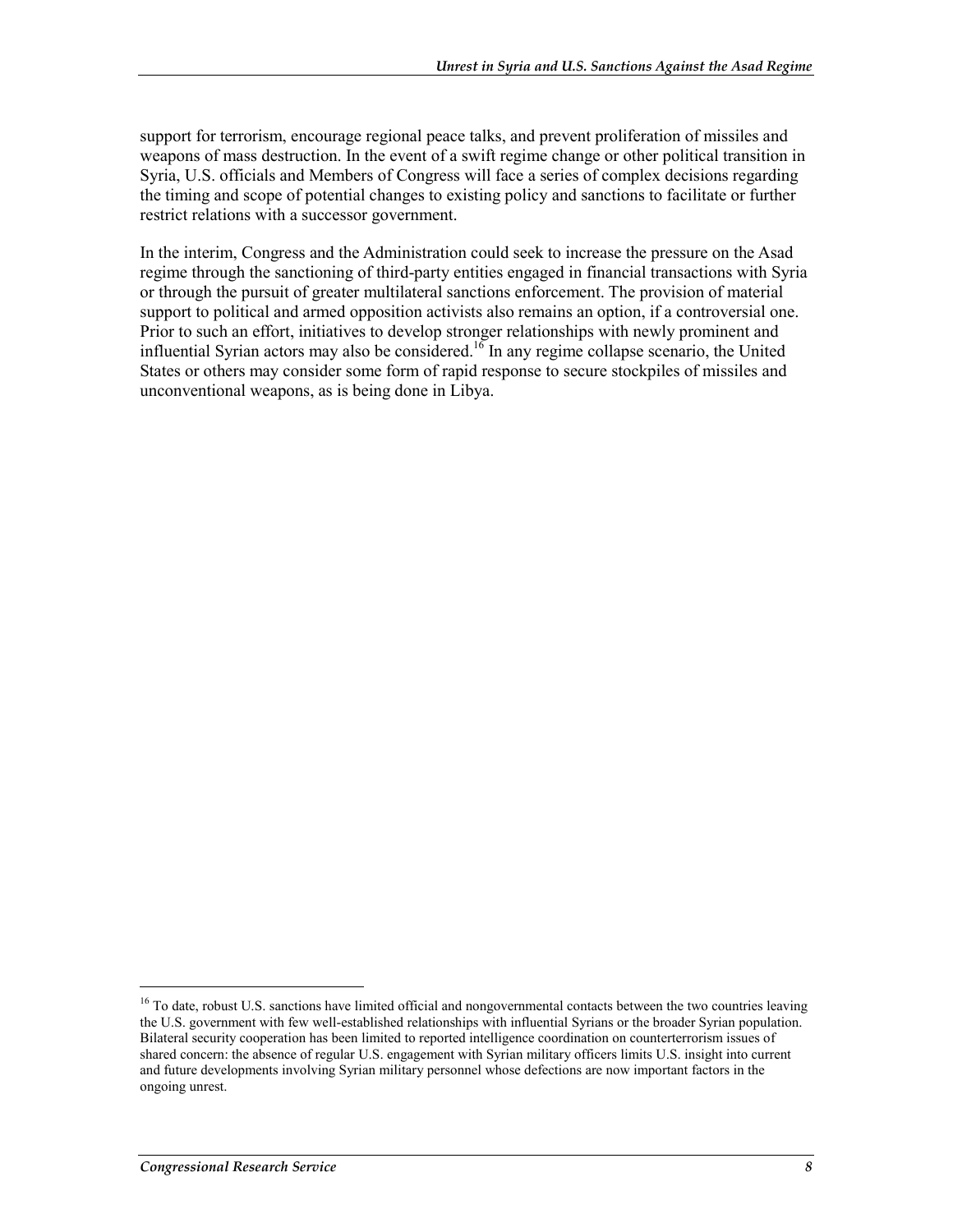## **Appendix. U.S. Sanctions and Legislation**

### **Overview**

At present, a variety of legislative provisions and executive directives prohibit U.S. aid to Syria and restrict bilateral trade. Syria remains a U.S.-designated State Sponsor of Terrorism and is therefore subject to a number of general U.S. sanctions. Syria was placed on the State Department's State Sponsors of Terrorism List in 1979. Moreover, between 2003 and 2006 Congress passed legislation and President Bush issued new executive orders that expanded U.S. sanctions specifically on Syria.

- The first table below reviews sanctions introduced since early 2011 in response to Syria's uprising.
- The second table below summarizes legislation introduced in the  $112<sup>th</sup>$  Congress regarding the Syrian uprising, sanctions, and U.S. policy.
- Syria-specific sanctions and general sanctions applicable to Syria are also summarized below.

## **Background on U.S. Assistance to Syria and Restrictions**

Because of a number of legal restrictions and U.S. sanctions, many resulting from Syria's designation as a country supportive of international terrorism, Syria is no longer eligible to receive U.S. foreign assistance. Between 1950 and 1981, the United States provided a total of \$627.4 million in aid to Syria: \$34.0 million in development assistance, \$438.0 million in economic support, and \$155.4 million in food assistance. Most of this aid was provided during a brief warming trend in bilateral relations between 1974 and 1979. Significant projects funded with U.S. assistance included water supply, irrigation, rural roads and electrification, and health and agricultural research. No aid has been provided to Syria since 1981, when the last aid programs were closed out. In the event of regime change, the Obama Administration and Congress would need to reevaluate any successor government's policies with regard to support for international terrorism in order to determine Syria's potential eligibility for U.S. assistance.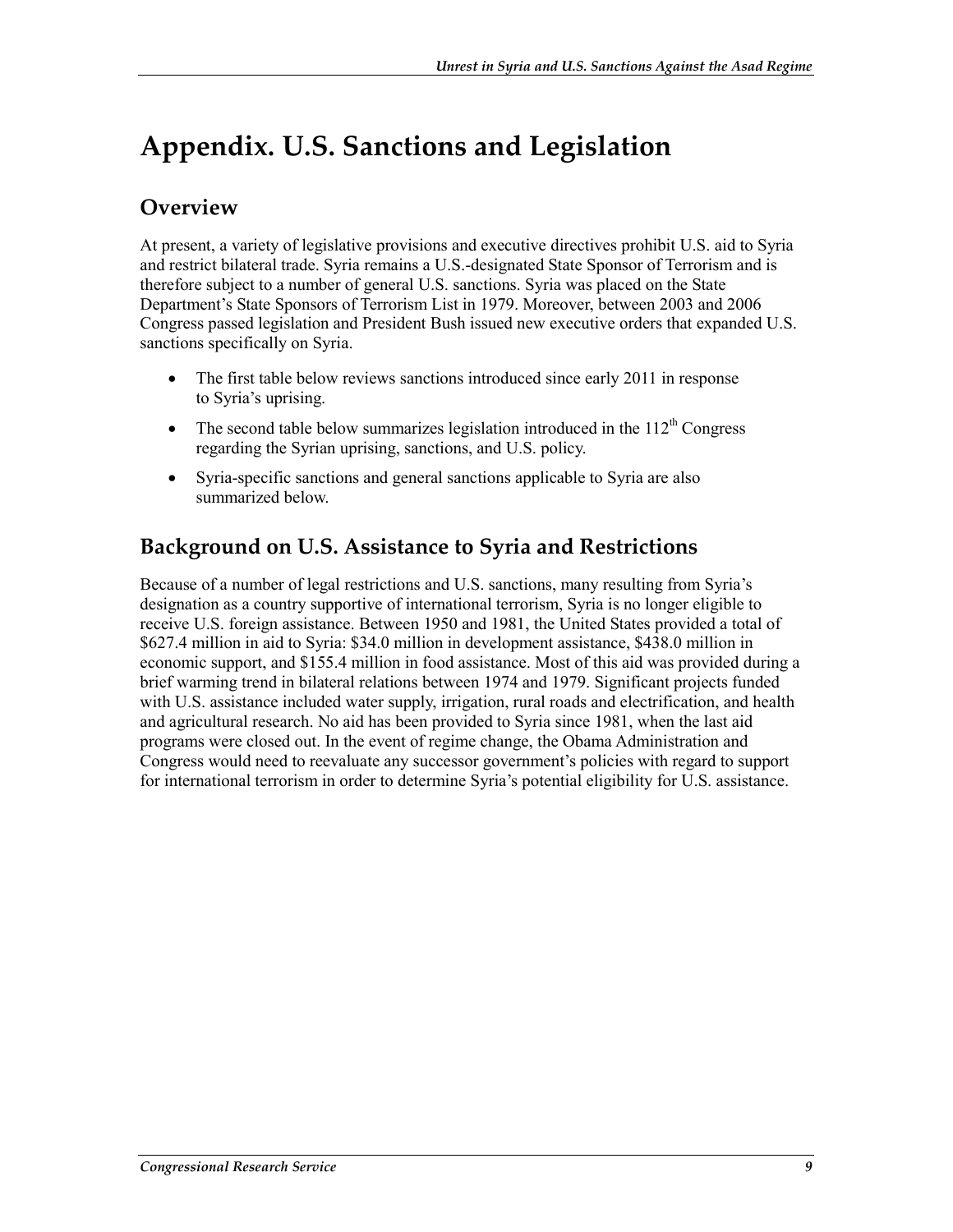| Date                  | <b>Sanctioned Individual/Entity</b>                                                                                                                  | <b>Sanction or Related Activity Description</b>                                                                                                                                                                                                                                                                                                                                                                                           |
|-----------------------|------------------------------------------------------------------------------------------------------------------------------------------------------|-------------------------------------------------------------------------------------------------------------------------------------------------------------------------------------------------------------------------------------------------------------------------------------------------------------------------------------------------------------------------------------------------------------------------------------------|
| February 16,<br>2012  | Iranian Ministry of Intelligence and Security                                                                                                        | Added to OFAC's Specially Designated Nationals<br>(SDN) List                                                                                                                                                                                                                                                                                                                                                                              |
| December<br>1, 2011   | Muhammad Makhluf, Military Housing<br>Establishment, Real Estate Bank                                                                                | Added to OFAC's Specially Designated Nationals<br>(SDN) List                                                                                                                                                                                                                                                                                                                                                                              |
| October 3,<br>2011    |                                                                                                                                                      | OFAC issued two general licenses related to<br>Syria to authorize payments in connection with<br>overflight or emergency landing and transactions<br>with respect to telecommunications                                                                                                                                                                                                                                                   |
| September<br>27, 2011 |                                                                                                                                                      | OFAC issued a General License related to Syria<br>to authorize third-country diplomatic and<br>consular funds transfers and to authorize certain<br>services in support of nongovernmental<br>organizations' activities.                                                                                                                                                                                                                  |
| September<br>9, 2011  |                                                                                                                                                      | OFAC issued four general licenses related to<br>Syria to authorize wind down transactions,<br>certain official activities of international<br>organizations, incidental transactions related to<br>U.S. persons residing in Syria and operation of<br>accounts.                                                                                                                                                                           |
| August 30,<br>2011    | Walid Mouallem (Foreign Minister), Ali Abdul<br>Karim Ali (Syrian Ambassador to Lebanon),<br>Bouthaina Shaaban (Advisor to the President)            | Added to OFAC's Specially Designated Nationals<br>(SDN) List                                                                                                                                                                                                                                                                                                                                                                              |
| August 18,<br>2011    | Government of Syria                                                                                                                                  | Executive Order 13582 - Freezes all assets of the<br>Government of Syria, prohibits U.S. persons from<br>engaging in any transaction involving the<br>Government of Syria, bans U.S. imports of Syrian-<br>origin petroleum or petroleum products,<br>prohibits U.S. persons from having any dealings in<br>or related to Syria's petroleum or petroleum<br>products, and prohibits U.S. persons from<br>operating or investing in Syria. |
| August 18,<br>2011    | General Petroleum Corporation, Syrian Company<br>For Oil Transport, Syrian Gas Company, Syrian<br>Petroleum Company, Sytrol                          | Added to OFAC's SDN List                                                                                                                                                                                                                                                                                                                                                                                                                  |
| August 10,<br>20 I I  | Commercial Bank of Syria and its Lebanon-based<br>subsidiary, Syrian Lebanese Commercial Bank,<br>Syriatel, the country's main mobile phone operator | Added to OFAC's SDN List                                                                                                                                                                                                                                                                                                                                                                                                                  |
| August 4,<br>2011     | Muhammad Hamsho (businessman with ties to<br>Asad family), Hamsho International Group                                                                | Added to OFAC's SDN List                                                                                                                                                                                                                                                                                                                                                                                                                  |
| June 29,<br>20 I I    | Jamil Hassan (Head of Air Force Intelligence),<br>Political Security Directorate (PSD, domestic<br>intelligence)                                     | Added to OFAC's SDN List                                                                                                                                                                                                                                                                                                                                                                                                                  |

#### **Table A-1. U.S. Sanctions Against Syria in 2011-2012**

(Implemented by Treasury Department's Office of Foreign Assets Control [OFAC])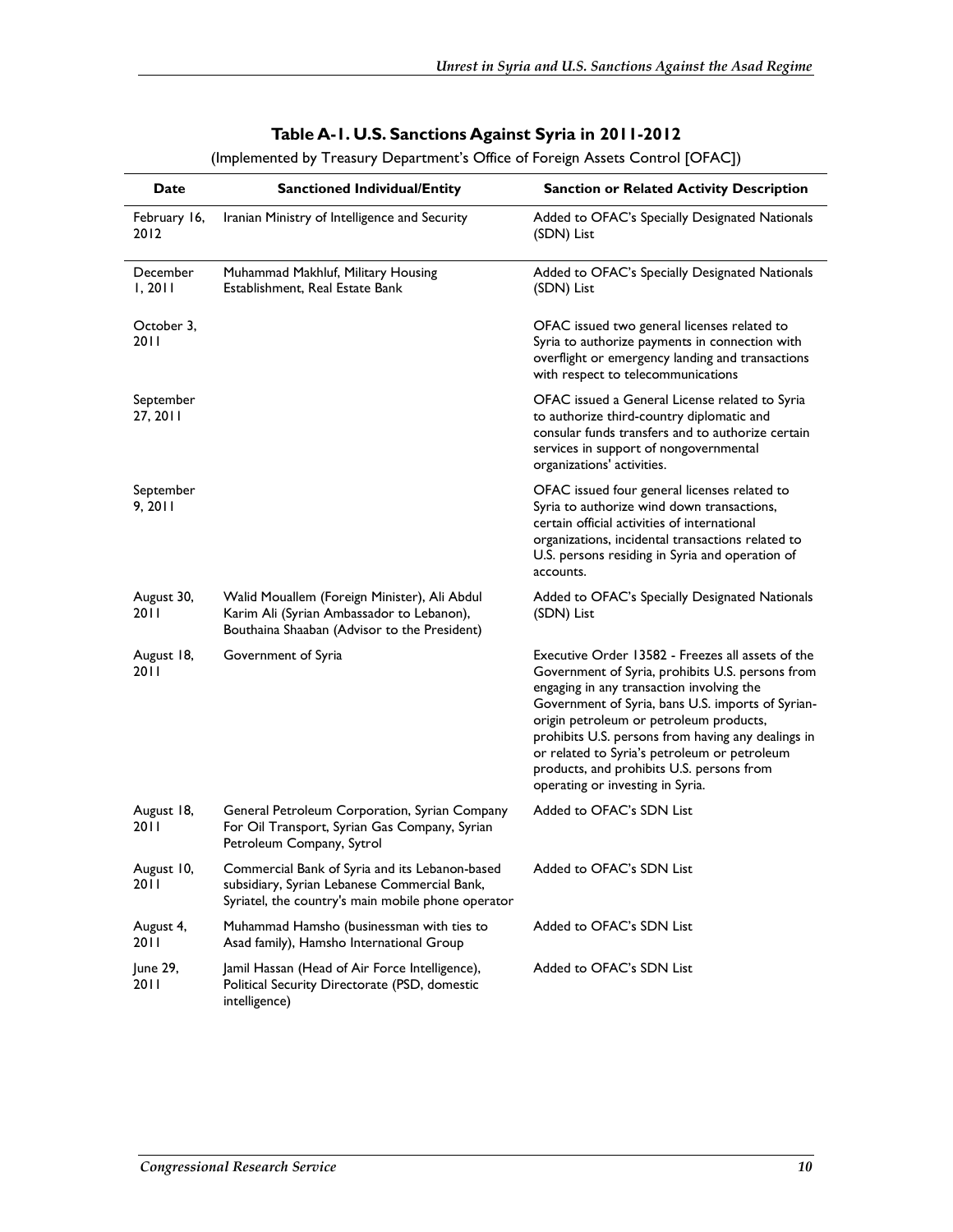| Date              | <b>Sanctioned Individual/Entity</b>                                                                                                                                                                                                                                                                                                                                                                                                                                                                                                                                                                                                                                  | <b>Sanction or Related Activity Description</b>                                  |
|-------------------|----------------------------------------------------------------------------------------------------------------------------------------------------------------------------------------------------------------------------------------------------------------------------------------------------------------------------------------------------------------------------------------------------------------------------------------------------------------------------------------------------------------------------------------------------------------------------------------------------------------------------------------------------------------------|----------------------------------------------------------------------------------|
| May 18,<br>2011   | President Bashar al Asad, Farouk al Shara (vice<br>president), Adel Safar (prime minister), Mohammad<br>Ibrahim al Shaar (minister of the interior), Ali<br>Habib Mahmoud (minister of defense), Abdul Fatah<br>Qudsiya (head of Syrian military intelligence),<br>Mohammed Dib Zaitoun (director of political<br>security directorate), Nabil Rafik al Kuzbari,<br>General Mohsen Chizari (Commander of Iran<br>Revolutionary Guard Corp Qods Force suspected<br>of human rights abuses in Syria), Al Mashreq<br>Investment Fund, Bena Properties, Cham Holding,<br>Syrian Air Force Intelligence, Syrian Military<br>Intelligence, Syrian National Security Bureau | Executive Order 13573 adds listed individuals and<br>entities to OFAC's SDN List |
| April 29,<br>2011 | Maher al Asad, Ali Mamluk (director of the Syrian<br>General Intelligence Directorate GID), Atif Najib<br>(former head of the Syrian Political Security<br>Directorate for Dara'a province and the<br>president's cousin). the General Intelligence<br>Directorate, and Iran's Islamic Revolutionary<br>Guard Corps - Quds Force (for allegedly assisting<br>Syria in its crackdown)                                                                                                                                                                                                                                                                                 | Executive Order 13572 adds listed individuals and<br>entities to OFAC's SDN List |

**Source:** U.S. Treasury Department.

**Notes:** As part of its enforcement efforts, OFAC publishes a list of individuals and companies owned or controlled by, or acting for or on behalf of, targeted countries. It also lists individuals, groups, and entities, such as terrorists and narcotics traffickers designated under programs that are not country-specific. Collectively, such individuals and companies are called Specially Designated Nationals or SDNs. Their assets are blocked and U.S. persons are generally prohibited from dealing with them.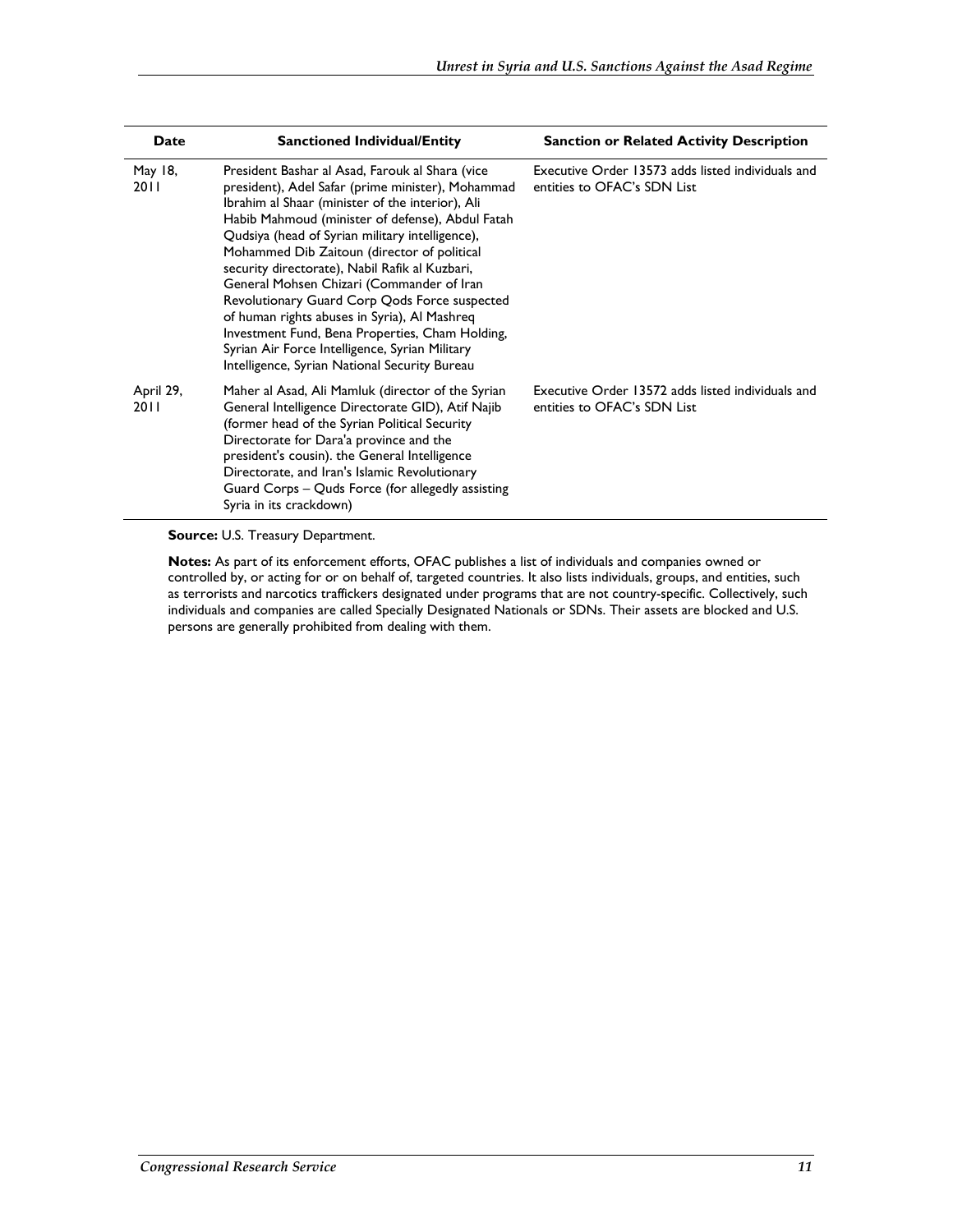#### **Syria Legislation in the 112th Congress**

The following legislation introduced in the 112<sup>th</sup> Congress addresses the current situation in Syria.

- H.R. 2106, The Syria Freedom Support Act—Would, among other things, sanction the development of petroleum resources of Syria, the production of refined petroleum products in Syria, and the exportation of refined petroleum products to Syria.
- H.Res. 296 (S.Res. 180 in the Senate), A Resolution Expressing support for peaceful demonstrations and universal freedoms in Syria and condemning the human rights violations by the Assad Regime—Among other things, it urges the "President to continue to work with the European Union, the Government of Turkey, the Arab League, the Gulf Cooperation Council, and other allies and partners to bring an end to human rights abuses in Syria, hold the perpetrators accountable, and support the aspirations of the people of Syria."
- H.R. 2105, The Iran, North Korea, and Syria Nonproliferation Reform and Modernization Act of 2011—States that it shall be U.S. policy to fully implement and enforce sanctions against Iran, North Korea, and Syria for their proliferation activities and policies. Would, among other things, prohibit U.S. nuclear cooperation agreements and related export licenses and transfers of materials, services and goods with a country that is assisting the nuclear program of Iran, North Korea, or Syria, or is transferring advanced conventional weapons to such countries.
- S. 1048, The Iran, North Korea, and Syria Sanctions Consolidation Act of 2011—Amends the Iran, North Korea, and Syria Nonproliferation Act to include in the scope of such act a person that (1) acquired materials mined or extracted within North Korea's territory or control; or (2) provided shipping services for the transportation of goods to or from Iran, North Korea, or Syria relating to such countries' weapons of mass destruction programs, support for acts of international terrorism, or human rights abuses. Excludes from such provisions shipping services for emergency or humanitarian purposes.
- S. 1472, The Syria Sanctions Act of 2011—Denies companies that conduct business in Syria's energy sector (investment, oil purchases, and sale of gasoline) access to U.S. financial institutions and requires federal contractors to certify that they are not engaged in sanctionable activity.
- S. 2034, Syria Human Rights Accountability Act of 2012 —Imposes sanctions on persons who are responsible for or complicit in certain human rights abuses. Also prohibits procurement contracts with persons that export sensitive technology to Syria.
- S.Res. 370, calling for democratic change in Syria, would state the Senate's condemnation of "ongoing, widespread, and systemic violations of human rights conducted by authorities in Syria" and calls on Bashar al Asad to step down. The non-binding resolution would urge the President to support a democratic transition in Syria, establish a Friends of Syria Contact Group, develop a strategy to encourage further military defections, and "develop a plan to identify weapons stockpiles and prevent the proliferation of conventional, biological, chemical, and other types of weapons in Syria."

### **Specific Sanctions Against Syria**

Specific U.S. sanctions levied against Syria fall into three main categories: (1) sanctions resulting from the passage of the 2003 Syria Accountability and Lebanese Sovereignty Act (SALSA) that, among other things, prohibit most U.S. exports to Syria; (2) sanctions imposed by executive order from the President that specifically deny certain Syrian citizens and entities access to the U.S. financial system due to their participation in proliferation of weapons of mass destruction, association with Al Qaeda, the Taliban, or Osama bin Laden; or destabilizing activities in Iraq and Lebanon; and (3) sanctions resulting from the USA PATRIOT Act levied specifically against the Commercial Bank of Syria in 2006.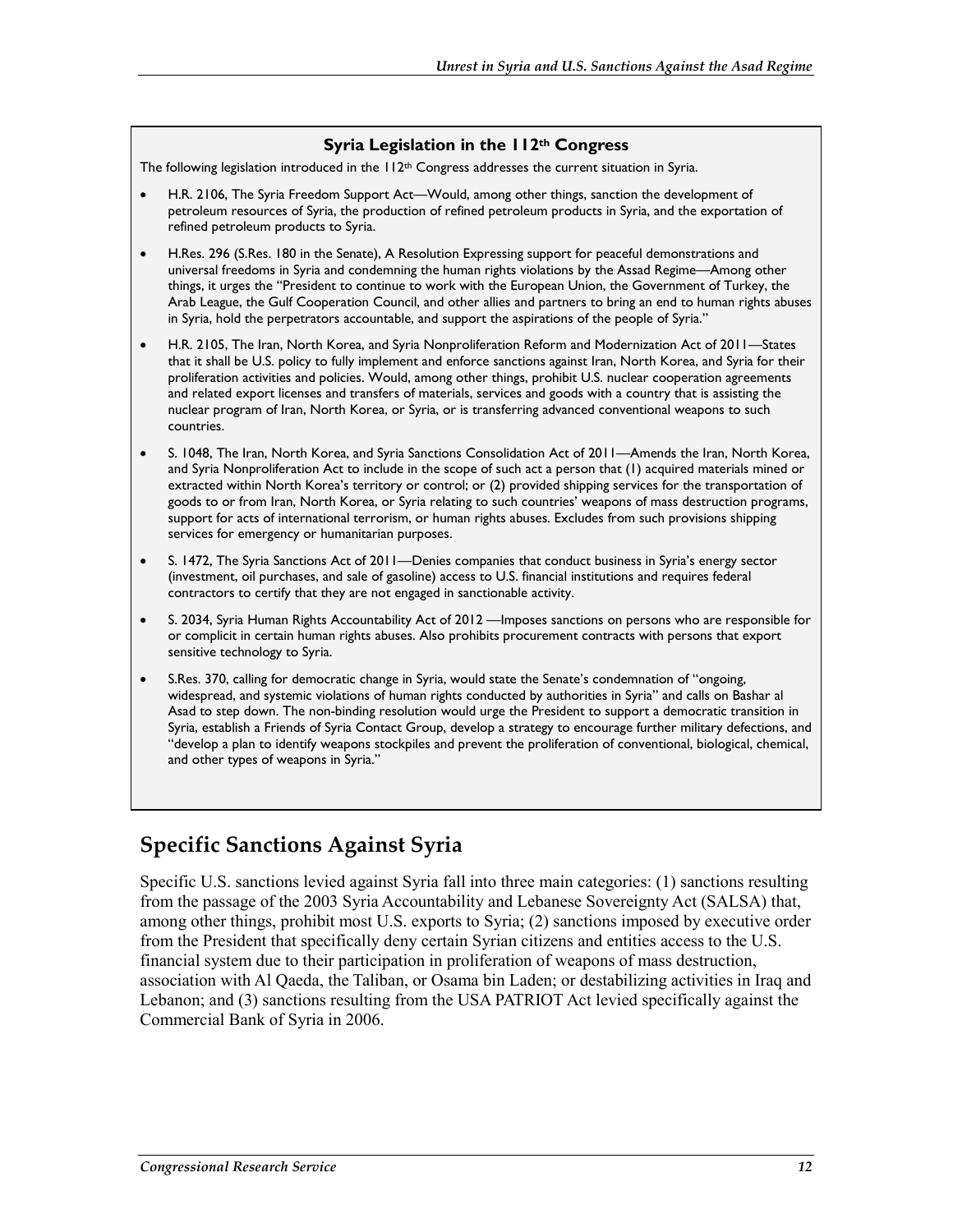### **The 2003 Syria Accountability Act**

On December 12, 2003, President Bush signed H.R. 1828, the Syria Accountability and Lebanese Sovereignty Restoration Act into law, as P.L. 108-175. This law requires the President to impose penalties on Syria unless it ceases support for international terrorist groups, ends its occupation of Lebanon, ceases the development of weapons of mass destruction (WMD), and has ceased supporting or facilitating terrorist activity in Iraq ( $\S$ §5(a) and 5(d)). Sanctions include bans on the export of military items (already banned under other legislation, see above<sup>17</sup>) and of dual use items (items with both civil and military applications) to Syria  $(\xi 5(a)(1))$ . In addition, the President is required to impose two or more sanctions from a menu of six:

- a ban on all exports to Syria except food and medicine;
- a ban on U.S. businesses operating or investing in Syria;
- a ban on landing in or overflight of the United States by Syrian aircraft;
- reduction of diplomatic contacts with Syria;
- restrictions on travel by Syrian diplomats in the United States; and
- blocking of transactions in Syrian property  $(8.5(a)(2))$ .

#### *Implementation*

On May 11, 2004, President Bush issued Executive Order 13338, implementing the provisions of P.L. 108-175, including the bans on munitions and dual use items  $(\xi 5(a)(1))$  and two sanctions from the menu of six listed in Section  $5(a)(2)$ . The two sanctions he chose were the ban on exports to Syria other than food and medicine  $(\xi 5(a)(2)(A)$  and the ban on Syrian aircraft landing in or overflying the United States ( $\delta$ 5(a)(2)(D). In issuing his executive order, the President stated that Syria has failed to take significant, concrete steps to address the concerns that led to the enactment of the Syria Accountability Act. The President also imposed two additional sanctions based on other legislation.

- Under Section 311 of the USA PATRIOT Act, he instructed the Treasury Department to prepare a rule requiring U.S. financial institutions to sever correspondent accounts with the Commercial Bank of Syria because of money laundering concerns.
- Under the International Emergency Economic Powers Act (IEEPA), he issued instructions to freeze assets of certain Syrian individuals and government entities involved in supporting policies inimical to the United States.

#### *Waivers*

1

In the executive order and in an accompanying letter to Congress, President Bush cited the waiver authority contained in Section 5(b) of the Syria Accountability Act and stated that he wished to issue the following waivers on grounds of national security:

<sup>&</sup>lt;sup>17</sup> Syria's inclusion on the State Sponsors of Terrorism List as well as SALSA requires the President to restrict the export of any items to Syria that appear on the U.S. Munitions List (weapons, ammunition) or Commerce Control List (dual-use items).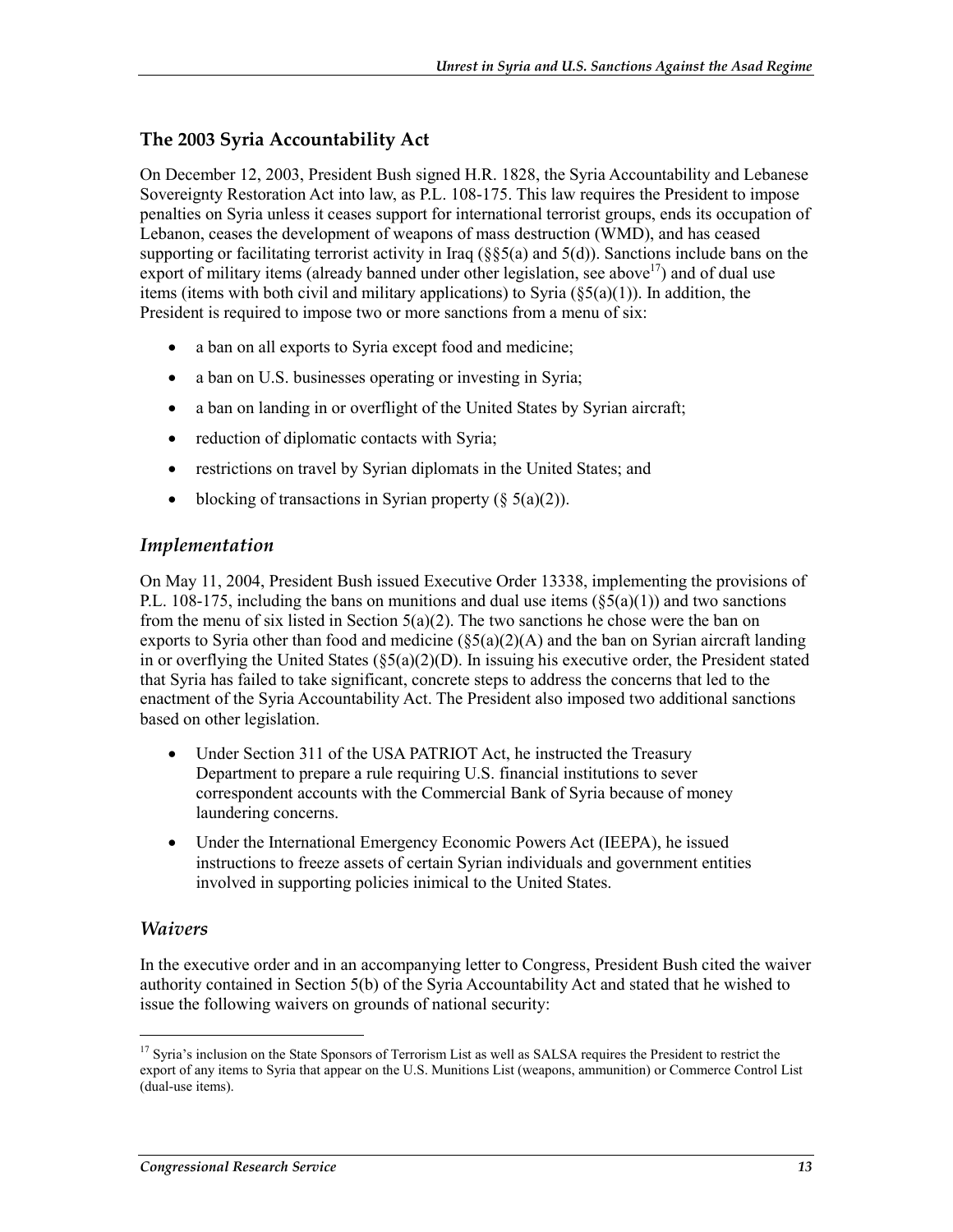Regarding Section  $5(a)(1)$  and  $5(a)(2)(A)$ : The following exports are permitted: products in support of activities of the U.S. government; medicines otherwise banned because of potential dual use; aircraft parts necessary for flight safety; informational materials; telecommunications equipment to promote free flow of information; certain software and technology; products in support of U.N. operations; and certain exports of a temporary nature.<sup>18</sup>

Regarding Section  $5(a)(2)(D)$ : The following operations are permitted: takeoff/landing of Syrian aircraft chartered to transport Syrian officials on official business to the United States; takeoff/landing for non-traffic and non-scheduled stops; takeoff/landing associated with an emergency; and overflights of U.S. territory.

#### **Targeted Financial Sanctions**

Since the initial implementation of the Syria Accountability Act (in Executive Order 13338 dated May 2004), the President has repeatedly taken action to sanction individual members of the Asad regime's inner circle.<sup>19</sup> E.O. 13338 declared a national emergency with respect to Syria and authorized the Secretary of the Treasury to block the property of individual Syrians. Based on Section 202(d) of the National Emergencies Act (50 U.S.C. 1622(d)), the President has annually extended his authority to block the property of individual Syrians (latest on April 29, 2011). When issuing each extension, the President has noted that the actions and policies of the government of Syria continued to pose an unusual and extraordinary threat.<sup>20</sup>

The following individuals and entities have been targeted by the U.S. Treasury Department (Office of Foreign Assets Control or OFAC):

• On June 30, 2005, the U.S. Treasury Department designated two senior Syrian officials involved in Lebanon affairs, Syria's then-Interior Minister and its head of military intelligence in Lebanon (respectively, the late General Kanaan and General Ghazali), as Specially Designated Nationals, thereby freezing any assets they may have in the United States and banning any U.S. persons, including U.S. financial institutions outside of the United States, from conducting transactions with them.<sup>21</sup> Kanaan allegedly committed suicide in October 2005, though some have speculated that he may have been murdered.

<sup>&</sup>lt;sup>18</sup> According to U.S. regulations, any product that contains more than 10% *de minimis* U.S.-origin content, regardless of where it is made, is not allowed to be exported to Syria. For U.S. commercial licensing prohibitions on exports and re-exports to Syria, see 15 C.F.R. pt. 736 Supp No. 1. The Department of Commerce reviews license applications on a case-by-case basis for exports or re-exports to Syria under a general policy of denial. For a description of items that do not require export licenses, see, Bureau of Industry and Security (BIS), U.S. Department of Commerce, Implementation of the Syria Accountability Act, available at http://www.bis.doc.gov/licensing/syriaimplementationmay14\_04.htm.

<sup>&</sup>lt;sup>19</sup> According to the original text of E.O. 13338, the President's authority to declare a national emergency authorizing the blocking of property of certain persons and prohibiting the exportation or re-exportation of certain goods to Syria is based on "The Constitution and the laws of the United States of America, including the International Emergency Economic Powers Act (50 U.S.C. 1701 et seq.) (IEEPA), the National Emergencies Act (50 U.S.C. 1601 et seq.) (NEA), the Syria Accountability and Lebanese Sovereignty Restoration Act of 2003, P.L. 108-175 (SAA), and Section 301 of Title 3, United States Code." available at http://www.treasury.gov/resourcecenter/sanctions/Documents/13338.pdf.

 $^{20}$  The President last extended the State of Emergency on April 29, 2011.

<sup>&</sup>lt;sup>21</sup> See http://www.treasury.gov/press-center/press-releases/Pages/js2617.aspx.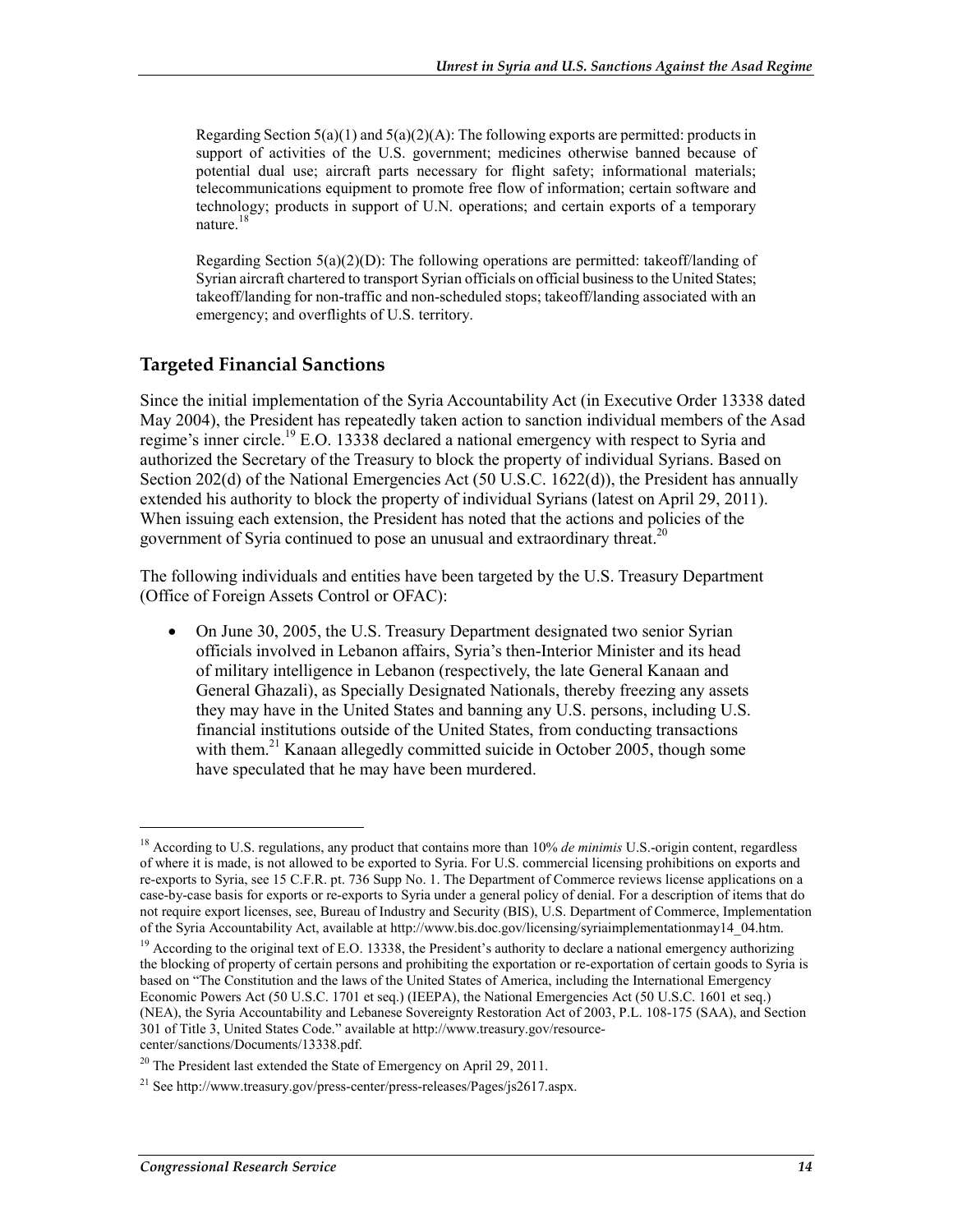- On January 18, 2006, U.S. Treasury Department took the same actions against the President's brother-in-law, Assef Shawkat, chief of military intelligence.
- On April 26, 2006, President Bush issued Executive Order 13399 that authorized the Secretary of the Treasury to freeze the U.S.-based assets of anyone found to be involved in the February 2005 assassination of former Lebanese Prime Minister Rafiq Hariri. It also affects anyone involved in bombings or assassinations in Lebanon since October 2004, or anyone hindering the international investigation into the Hariri assassination. The order allows the United States to comply with UNSCR 1636, which calls on all states to freeze the assets of those persons designated by the investigating commission or the government of Lebanon to be involved in the Hariri assassination.
- On August 15, 2006, the U.S. Treasury Department froze assets of two other senior Syrian officers: Major General Hisham Ikhtiyar, for allegedly contributing to Syria's support of foreign terrorist organizations including Hezbollah; and Brigadier General Jama'a Jama'a, for allegedly playing a central part in Syria's intelligence operations in Lebanon during the Syrian occupation.<sup>22</sup>
- On January 4, 2007, the U.S. Treasury Department designated three Syrian entities, the Syrian Higher Institute of Applied Science and Technology, the Electronics Institute, and the National Standards and Calibration Laboratory, as weapons proliferators under an executive order (E.O.13382) based on the authority vested to the President under IEEPA. The three state-sponsored institutions are divisions of Syria's Scientific Studies and Research Center, which was designated by President Bush as a weapons proliferator in June 2005 for research on the development of biological and chemical weapons.<sup>23</sup>
- On August 1, 2007, the President issued E.O. 13441<sup>24</sup> blocking the property of persons undermining the sovereignty of Lebanon or its democratic processes and institutions. On November 5, 2007, the U.S. Treasury Department designated four individuals reportedly affiliated with the Syrian regime's efforts to reassert Syrian control over the Lebanese political system, including Assaad Halim Hardan, Wi'am Wahhab and Hafiz Makhluf (under the authority of E.O.13441) and Muhammad Nasif Khayrbik (under the authority of E.O.13338).<sup>25</sup>
- On February 13, 2008, President Bush issued another Order (E.O.13460) blocking the property of senior Syrian officials. According to the U.S. Treasury Department, the order "targets individuals and entities determined to be responsible for or who have benefitted from the public corruption of senior officials of the Syrian regime. The order also revises a provision in Executive

<sup>22</sup> See http://www.treasury.gov/press-center/press-releases/Pages/hp60.aspx.

<sup>23</sup> See http://www.treasury.gov/press-center/press-releases/Pages/hp216.aspx.

<sup>&</sup>lt;sup>24</sup> On July 29, 2010, President Obama extended that National Emergency with respect to Lebanon for another year, stating that "While there have been some recent positive developments in the Syrian-Lebanese relationship, continuing arms transfers to Hizballah that include increasingly sophisticated weapons systems serve to undermine Lebanese sovereignty, contribute to political and economic instability in Lebanon, and continue to pose an unusual and extraordinary threat to the national security and foreign policy of the United States." See, Notice of July 29, 2010— Continuation of the National Emergency With Respect to the Actions of Certain Persons to Undermine the Sovereignty of Lebanon or Its Democratic Processes and Institutions, Federal Register, Title 3—The President, [Page 45045].

<sup>&</sup>lt;sup>25</sup> See http://www.treasury.gov/press-center/press-releases/Pages/hp666.aspx.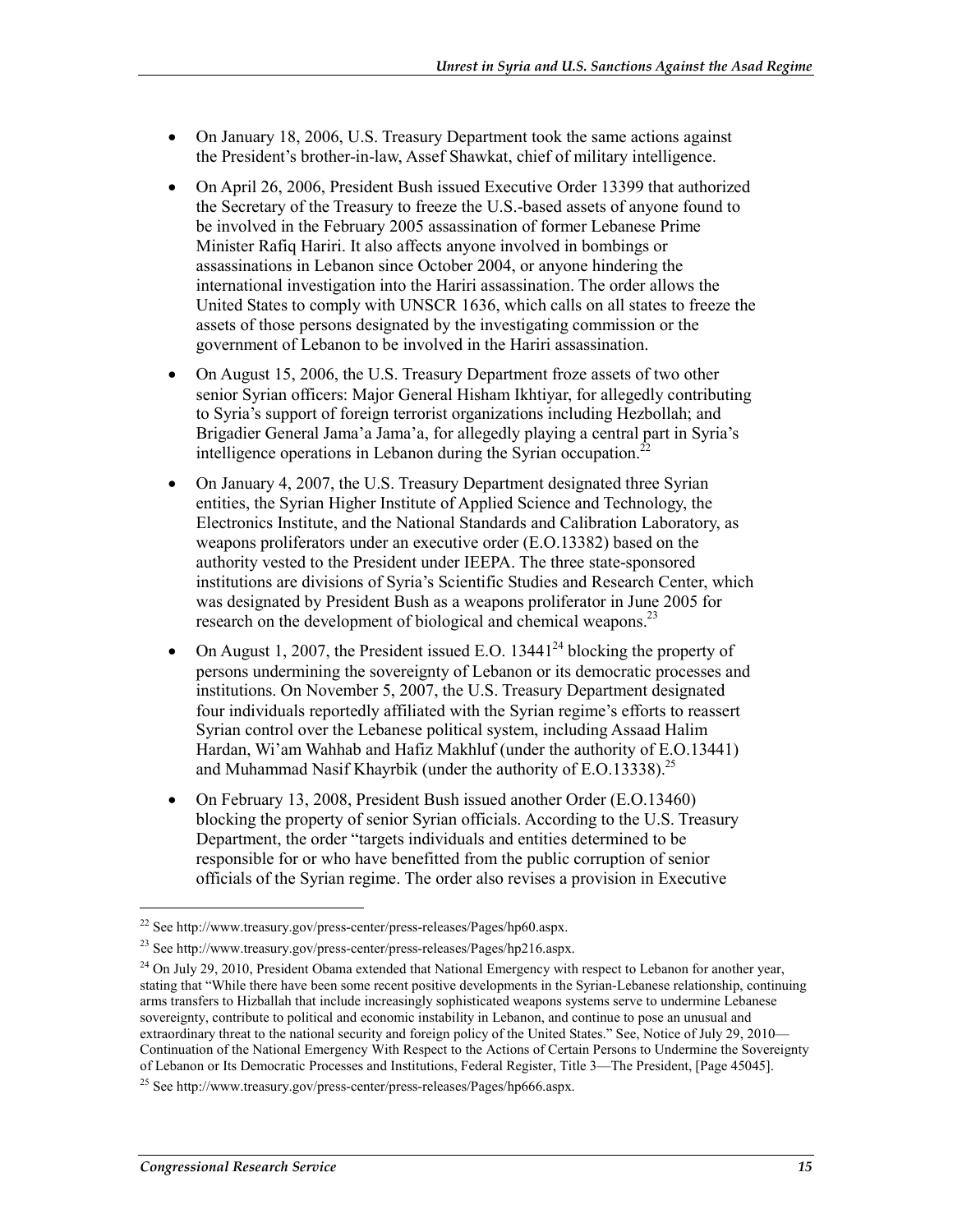Order 13338 to block the property of Syrian officials who have undermined U.S. and international efforts to stabilize Iraq.26 One week later, under the authority of E.O.13460, the U.S. Treasury Department froze the U.S. assets and restricted the financial transactions of Rami Makhluf, a powerful cousin of President Bashar al Asad.

### **Sanctions Against the Commercial Bank of Syria**

As previously mentioned, under Section 311 of the USA PATRIOT Act, President Bush instructed the Treasury Department in 2004 to prepare a rule requiring U.S. financial institutions to sever correspondent accounts with the Commercial Bank of Syria because of money laundering concerns. In 2006, the Treasury Department issued a final ruling that imposes a special measure against the Commercial Bank of Syria as a financial institution of primary money laundering concern. It bars U.S. banks and their overseas subsidiaries from maintaining a correspondent account with the Commercial Bank of Syria, and it also requires banks to conduct due diligence that ensures the Commercial Bank of Syria is not circumventing sanctions through its business dealings with them. $27$ 

## **General Sanctions Applicable to Syria**

*The International Security Assistance and Arms Export Control Act of 1976* [P.L. 94-329]. Section 303 of this act [90 Stat. 753-754] required termination of foreign assistance to countries that aid or abet international terrorism. This provision was incorporated into the Foreign Assistance Act of 1961 as Section 620A [22 USC 2371]. (Syria was not affected by this ban until 1979, as explained below.)

*The International Emergency Economic Powers Act of 1977* [Title II of P.L. 95-223 (codified at 50 U.S.C. §1701 et seq.)]. Under the International Emergency Economic Powers Act (IEEPA), the President has broad powers pursuant to a declaration of a national emergency with respect to a threat "which has its source in whole or substantial part outside the United States, to the national security, foreign policy, or economy of the United States." These powers include the ability to seize foreign assets under U.S. jurisdiction, to prohibit any transactions in foreign exchange, to prohibit payments between financial institutions involving foreign currency, and to prohibit the import or export of foreign currency.

*The Export Administration Act of 1979* [P.L. 96-72]. Section 6(i) of this act [93 Stat. 515] required the Secretary of Commerce and the Secretary of State to notify Congress before licensing export of goods or technology valued at more than \$7 million to countries determined to have supported acts of international terrorism. (Amendments adopted in 1985 and 1986 relettered Section  $6(i)$  as  $6(i)$  and lowered the threshold for notification from \$7 million to \$1 million.)

A by-product of these two laws was the so-called state sponsors of terrorism list. This list is prepared annually by the State Department in accordance with Section 6(j) of the Export

<sup>&</sup>lt;sup>26</sup> A previous executive order, E.O. 13315, blocks property of former Iraqi President Saddam Hussein and members of his former regime. On June 9, 2005, the Treasury Department blocked property and interests of a Syrian company, SES International Corp., and two of its officials under the authority of E.O.13315.

<sup>&</sup>lt;sup>27</sup> See, "U.S. Trade and Financial Sanctions Against Syria." Available at http://damascus.usembassy.gov/sanctionssyr.html.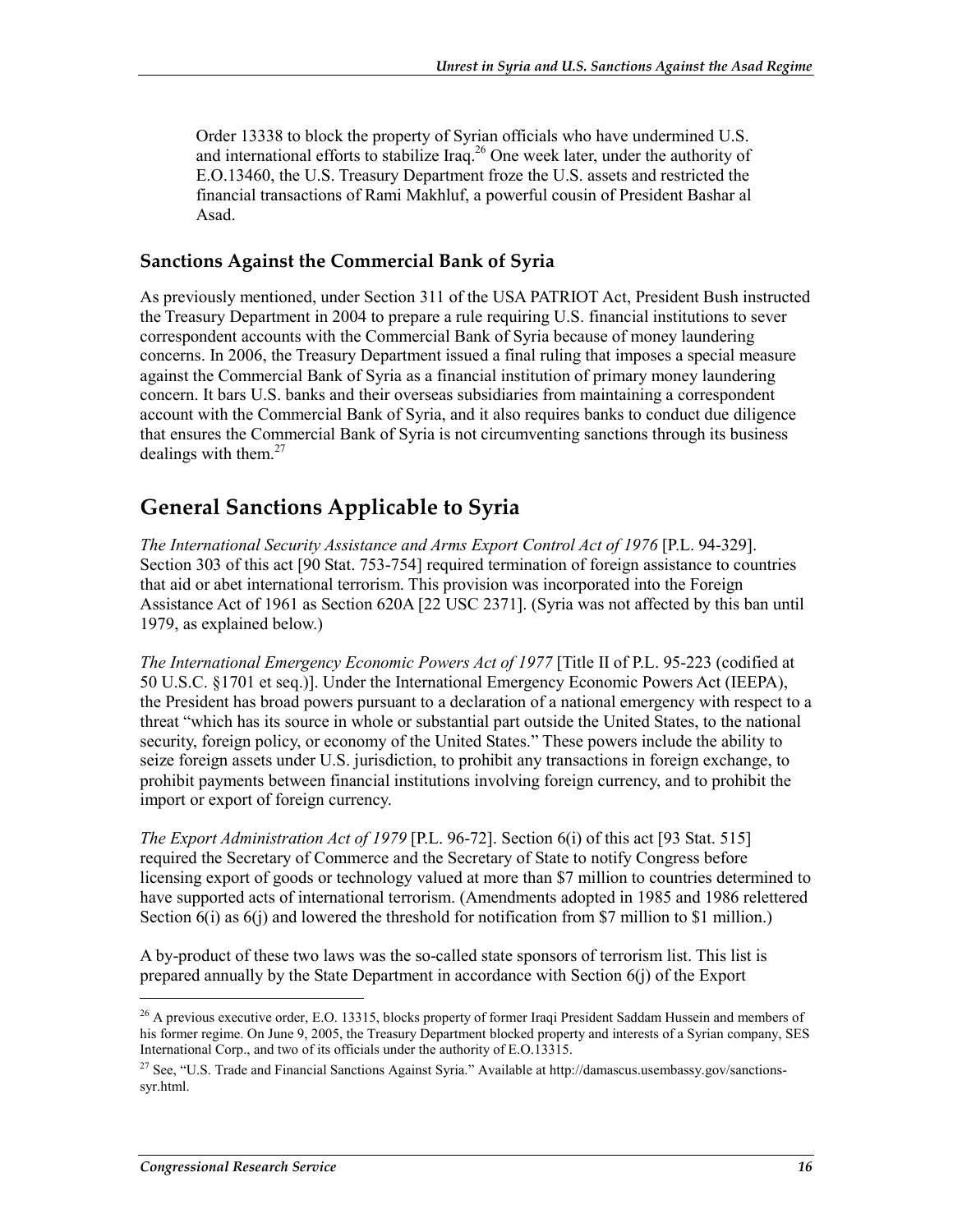Administration Act. The list identifies those countries that repeatedly have provided support for acts of international terrorism. Syria has appeared on this list ever since it was first prepared in 1979; it appears most recently in the State Department's annual publication *Country Reports on Terrorism, 2009*, issued on August 5, 2010. Syria's inclusion on this list in 1979 triggered the above-mentioned aid sanctions under P.L. 94-329 and trade restrictions under P.L. 96-72.

*Omnibus Diplomatic Security and Antiterrorism Act of 1986* [P.L. 99-399]. Section 509(a) of this act [100 Stat. 853] amended Section 40 of the Arms Export Control Act to prohibit export of items on the munitions list to countries determined to be supportive of international terrorism, thus banning any U.S. military equipment sales to Syria. (This ban was reaffirmed by the Anti-Terrorism and Arms Export Amendments Act of 1989—see below.) Also, 10 U.S.C. 2249a bans obligation of U.S. Defense Department funds for assistance to countries on the terrorism list.

*Omnibus Budget Reconciliation Act of 1986* [P.L. 99-509]. Section 8041(a) of this act [100 Stat. 1962] amended the Internal Revenue Code of 1954 to deny foreign tax credits on income or war profits from countries identified by the Secretary of State as supporting international terrorism. [26 USC 901(j)]. The President was given authority to waive this provision under Section 601 of the Trade and Development Act of 2000 (P.L. 106-200, May 18, 2000).

*The Anti-Terrorism and Arms Export Control Amendments Act of 1989* [P.L. 101-222]. Section 4 amended Section 6(j) of the Export Administration Act to impose a congressional notification and licensing requirement for export of goods or technology, irrespective of dollar value, to countries on the terrorism list, if such exports could contribute to their military capability or enhance their ability to support terrorism.

Section 4 also prescribes conditions for removing a country from the terrorism list: prior notification by the President to the Speaker of the House of Representatives and the chairmen of two specified committees of the Senate. In conjunction with the requisite notification, the President must certify that the country has met several conditions that clearly indicate it is no longer involved in supporting terrorist activity. (In some cases, certification must be provided 45 days in advance of removal of a country from the terrorist list).

*The Anti-Economic Discrimination Act of 1994* [Part C, P.L. 103-236, the Foreign Relations Authorization Act, FY1994-1995]. Section 564(a) bans the sale or lease of U.S. defense articles and services to any country that questions U.S. firms about their compliance with the Arab boycott of Israel. Section 564(b) contains provisions for a presidential waiver, but no such waiver has been exercised in Syria's case. Again, this provision is moot in Syria's case because of other prohibitions already in effect.

*The Antiterrorism and Effective Death Penalty Act of 1996* [P.L. 104-132]. This act requires the President to withhold aid to third countries that provide assistance (§325) or lethal military equipment (§326) to countries on the terrorism list, but allows the President to waive this provision on grounds of national interest. A similar provision banning aid to third countries that sell lethal equipment to countries on the terrorism list is contained in Section 549 of the Foreign Operations Appropriations Act for FY2001 (H.R. 5526, passed by reference in H.R. 4811, which was signed by President Clinton as P.L. 106-429 on November 6, 2000).

Also, Section 321 of P.L. 104-132 makes it a criminal offense for U.S. persons (citizens or resident aliens) to engage in financial transactions with governments of countries on the terrorism list, except as provided in regulations issued by the Department of the Treasury in consultation